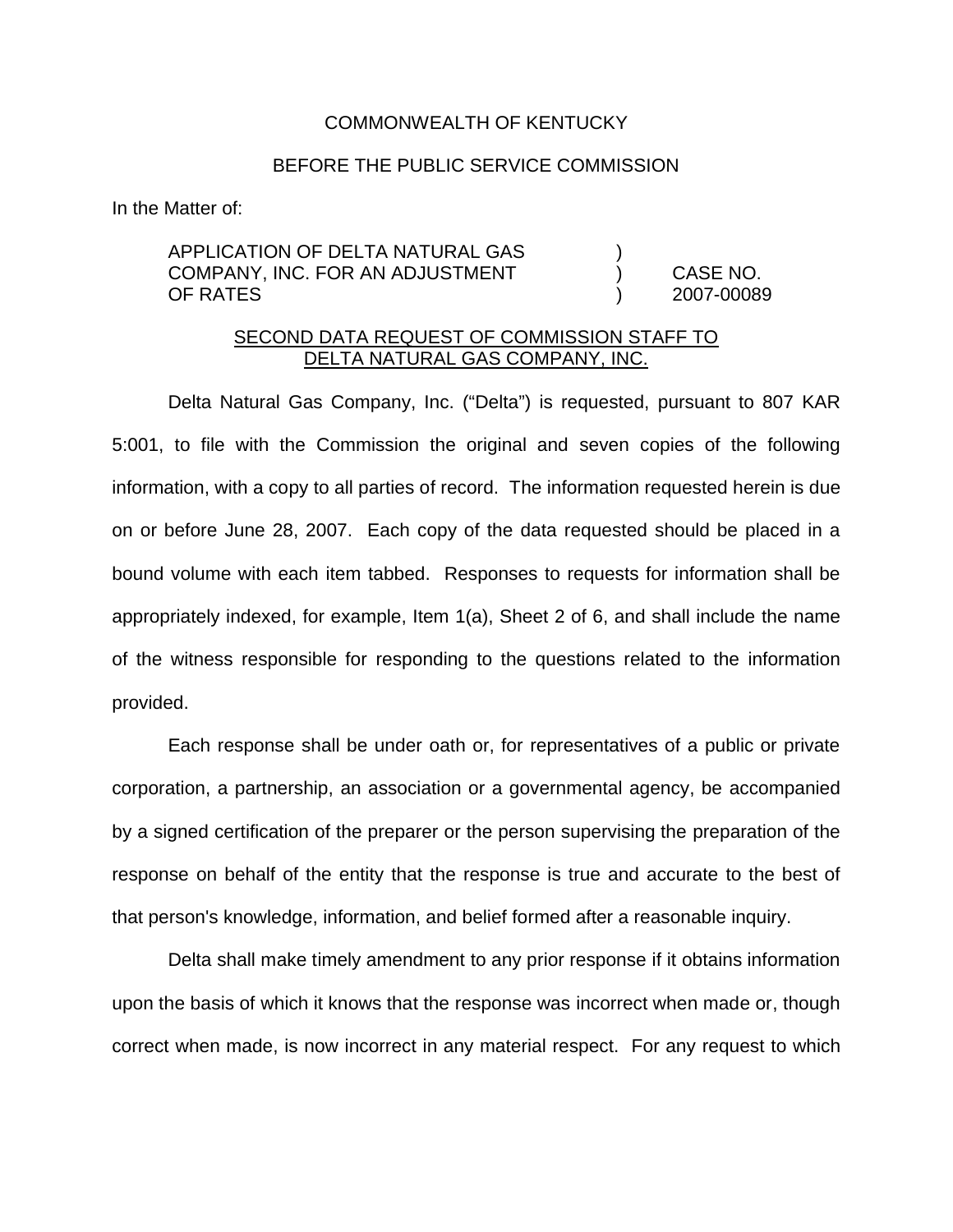Delta fails to furnish all or part of the requested information, Delta shall provide a written explanation of the specific grounds for its failure to completely and precisely respond.

Careful attention shall be given to copied material to ensure its legibility. When the requested information has been previously provided in this proceeding in the requested format, reference may be made to the specific location of that information in responding to this request. When applicable, the requested information shall be provided for total company operations and jurisdictional operations, separately.

1. Refer to the Application, the Financial Exhibit, pages 2 and 3 of 8. Has Delta redeemed any of the 7.0 percent debentures that mature in February 2023? If yes, provide full details of the redemption, including the amount redeemed, the date of redemption, and all costs associated with the redemption.

2. Refer to the Application, Tab 7.

a. The tariff pages which describe the Conservation and Efficiency Program ("CEP") state that the costs could include the cost of consultants. Identify the type of consultants Delta may have occasion to hire for this program.

b. Explain how Delta will be able to determine whether a change in usage is the result of the CEP or another factor.

c. Explain why the balance adjustment includes interest.

d. Provide an example of the detailed calculation that Delta would submit for the CEP.

3. Refer to the Application, Tab 8, Sheet No. 24. Delta has altered its tariff language for the Budget Billing Plan to incorporate any amounts to be settled into the subsequent budget year.

-2- Case No. 2007-00089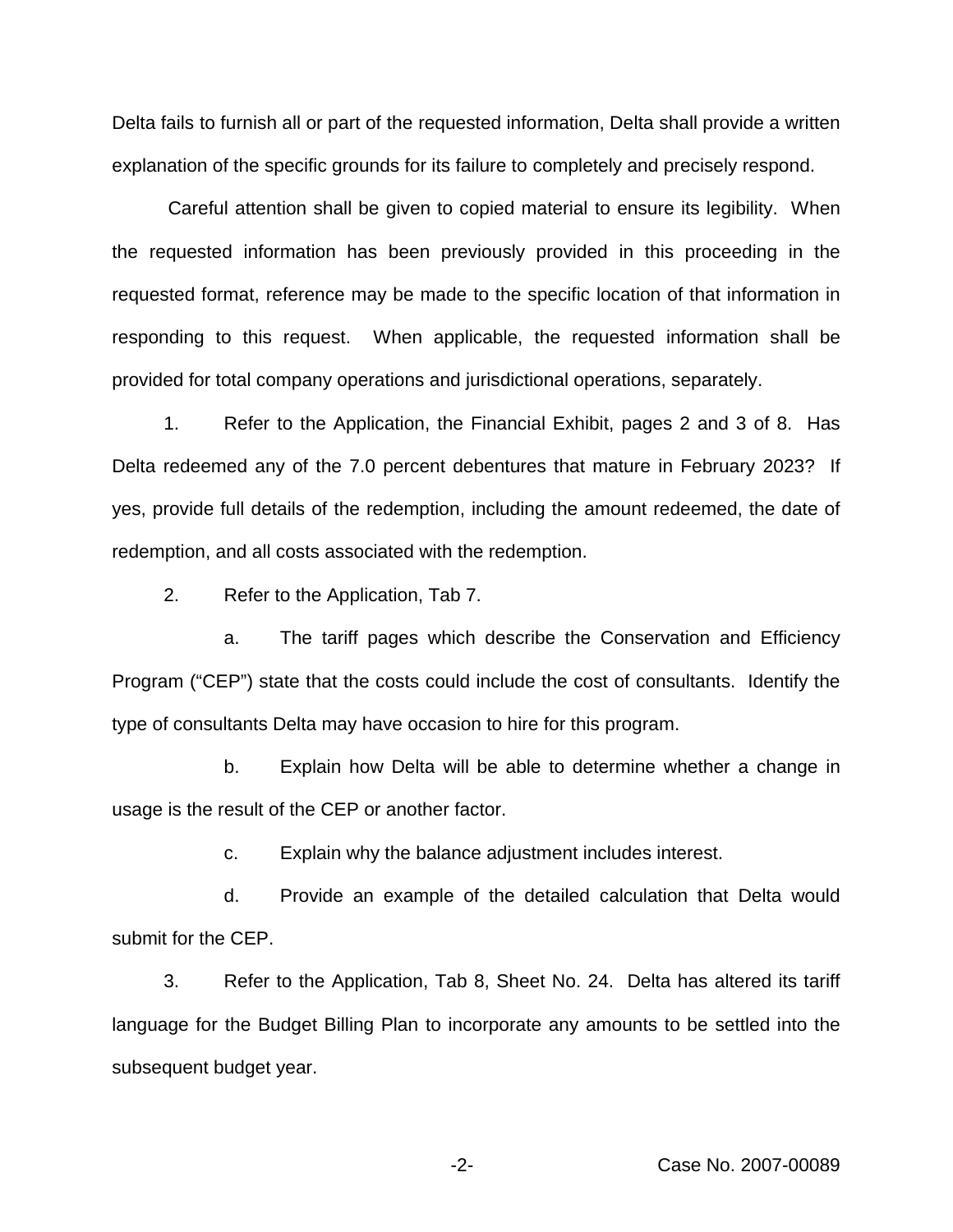a. Describe how Delta currently handles any settlement amounts in the Budget Billing Plan.

b. Explain the rationale for changing this portion of the tariff.

c. Explain the extent to which any delays in receiving undercollections during the winter may affect Delta's cash flow.

4. Refer to the Application, Tab 8, Original Sheet No. 44. In its Customer Rate Stabilization ("CRS") tariff, Delta proposes to recover the Commission's and the Attorney General's ("AG") incremental cost for one employee each. Explain why Delta is limiting the additional cost to one employee per agency.

5. Refer to the Application, Tab 24. Provide the calculations used to produce the exhibit.

6. Refer to the Application, Tab 27.

a. Refer to Schedule 3, lines 12 and 13.

(1) The pro forma lobbying payroll expense shown on Schedule 3, line 12, does not agree with the information provided in the response to the Commission Staff's First Data Request dated March 19, 2007 ("Staff's First Request"), Item 30. Indicate which amount is correct.

(2) Provide the workpapers showing the determination of the benefits and taxes loading rate, as stated on Schedule 3, line 13.

b. Refer to Schedule 3.1.

(1) Provide the workpapers showing the determination of the annualized salaries and wages and the pro forma capitalized wages and subsidiary allocation, as stated on lines 1 and 2 of Schedule 3.1. The workpapers should indicate

-3- Case No. 2007-00089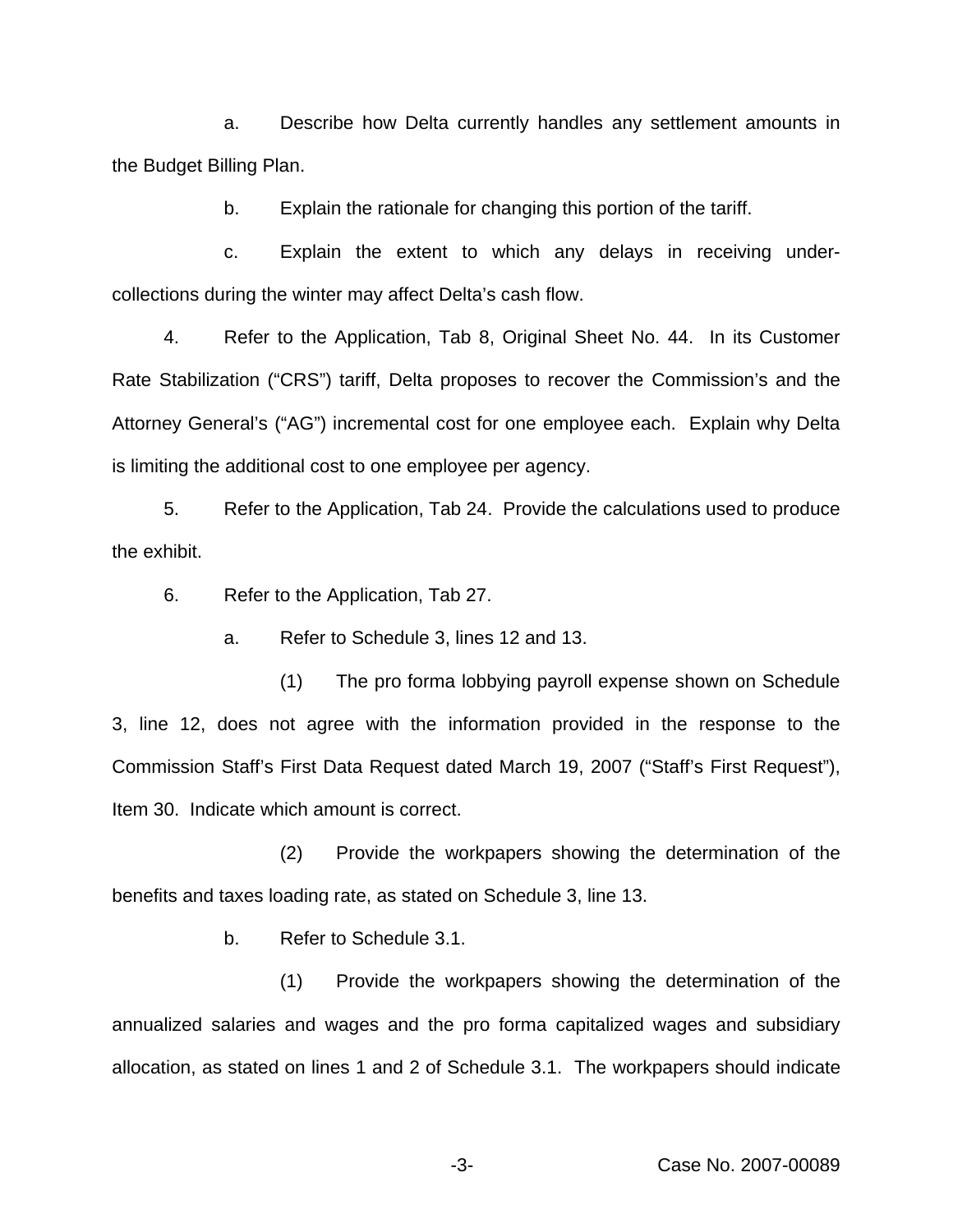whether employees are salaried or hourly and clearly identify employees who were terminated or hired during the test year.

(2) In the November 10, 2004 Order in Case No. 2004-00067,<sup>1</sup> the Commission found that the payroll adjustment proposed in that case utilized an approach that was not consistent with the Commission's generally used approach for determining payroll expenses for rate-making purposes. Explain how Delta prepared the payroll adjustment proposed in this case and explain why such approach is reasonable.

(3) If Delta's proposed payroll adjustment did not utilize the approach the Commission described in the November 10, 2004 Order in Case No. 2004-00067, provide a revised payroll expense adjustment based on the Commission's generally used approach. Include all workpapers, calculations, assumptions, and other documentation used to determine the revised adjustment.

c. Refer to Schedule 4, page 2 of 3. Delta has included in its proposed adjustment depreciation expense on construction work in progress ("CWIP") balances. In the November 10, 2004 Order in Case No. 2004-00067, the Commission rejected the inclusion of depreciation expense on CWIP for rate-making purposes. Explain in detail why the Commission should in this case include depreciation expense on CWIP for rate-making purposes.

d. Refer to Schedule 5.

<sup>&</sup>lt;sup>1</sup> Case No. 2004-00067, Application of Delta Natural Gas Company, Inc. for an Adjustment of Rates, final Order dated November 10, 2004, at 13-15.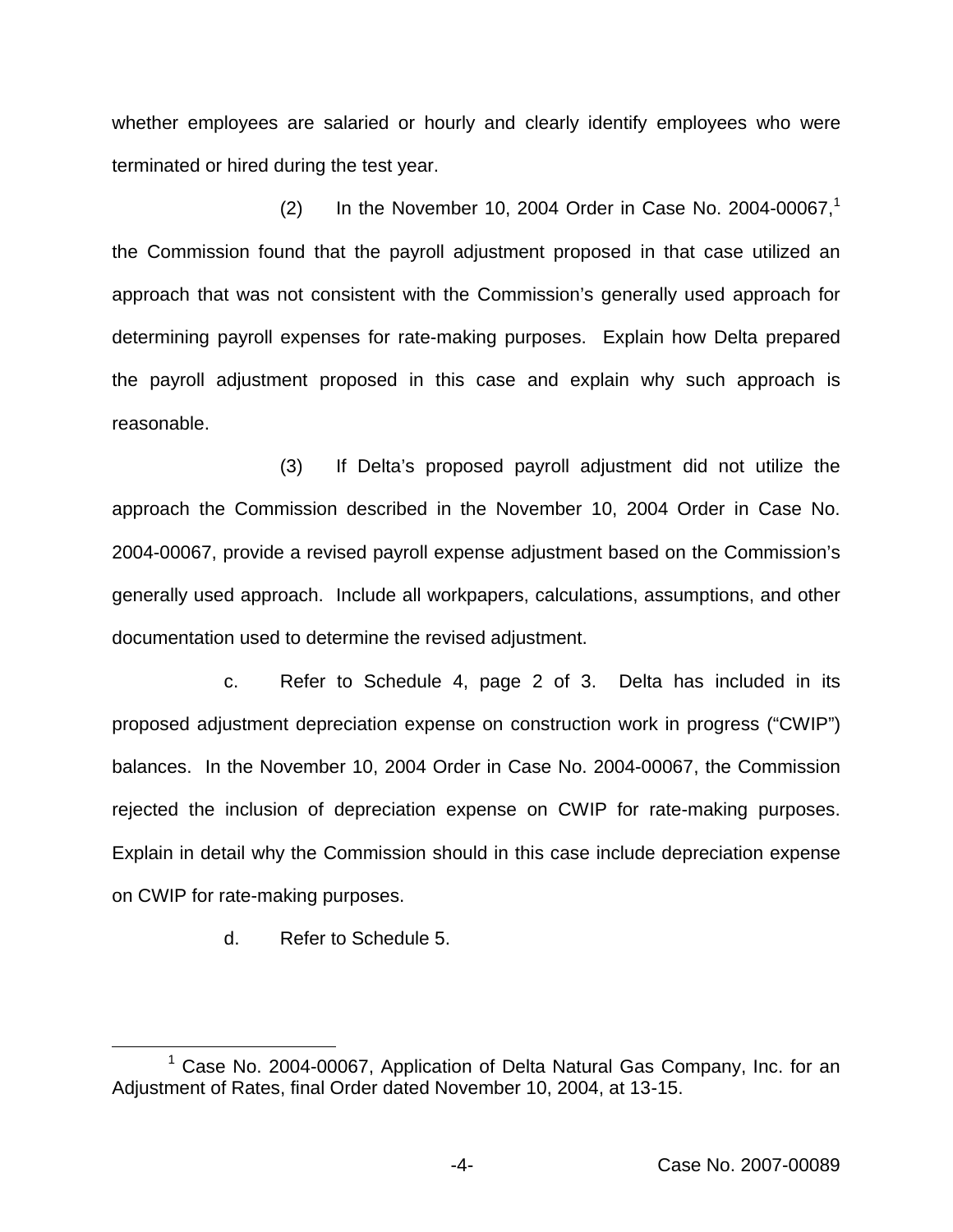(1) Does Delta's proposed payroll tax adjustment reflect the increase in the Federal Insurance Contribution Act ("FICA") base wage limit that took effect on January 1, 2007? Explain the response.

(2) Provide a revised Schedule 5 that reflects the effect of the increased FICA base wage limit effective January 1, 2007. Include all workpapers, calculations, and assumptions used to prepare the revision.

(3) If Delta prepares a revised payroll adjustment, as previously referenced, provide a corresponding revision to the proposed payroll taxes. Include all workpapers, calculations, and assumptions used to prepare the revised payroll taxes.

e. Refer to Schedule 7.

(1) Provide the calculations used to determine the tax expansion factor.

(2) If the tax expansion factor does not include a component for the PSC Assessment, explain why this component was excluded.

(3) Included on Schedule 7 is the computation of the pro forma effective income tax rate for Delta. Explain the reason for including this calculation and explain how Delta utilized the effective income tax rate in the determination of its revenue requirements.

f. Refer to Schedule 8.

(1) Reconcile the Common Equity per Delta's balance sheet with the test-year-end trial balance provided in the response to the Staff's First Request, Item 10, page 2.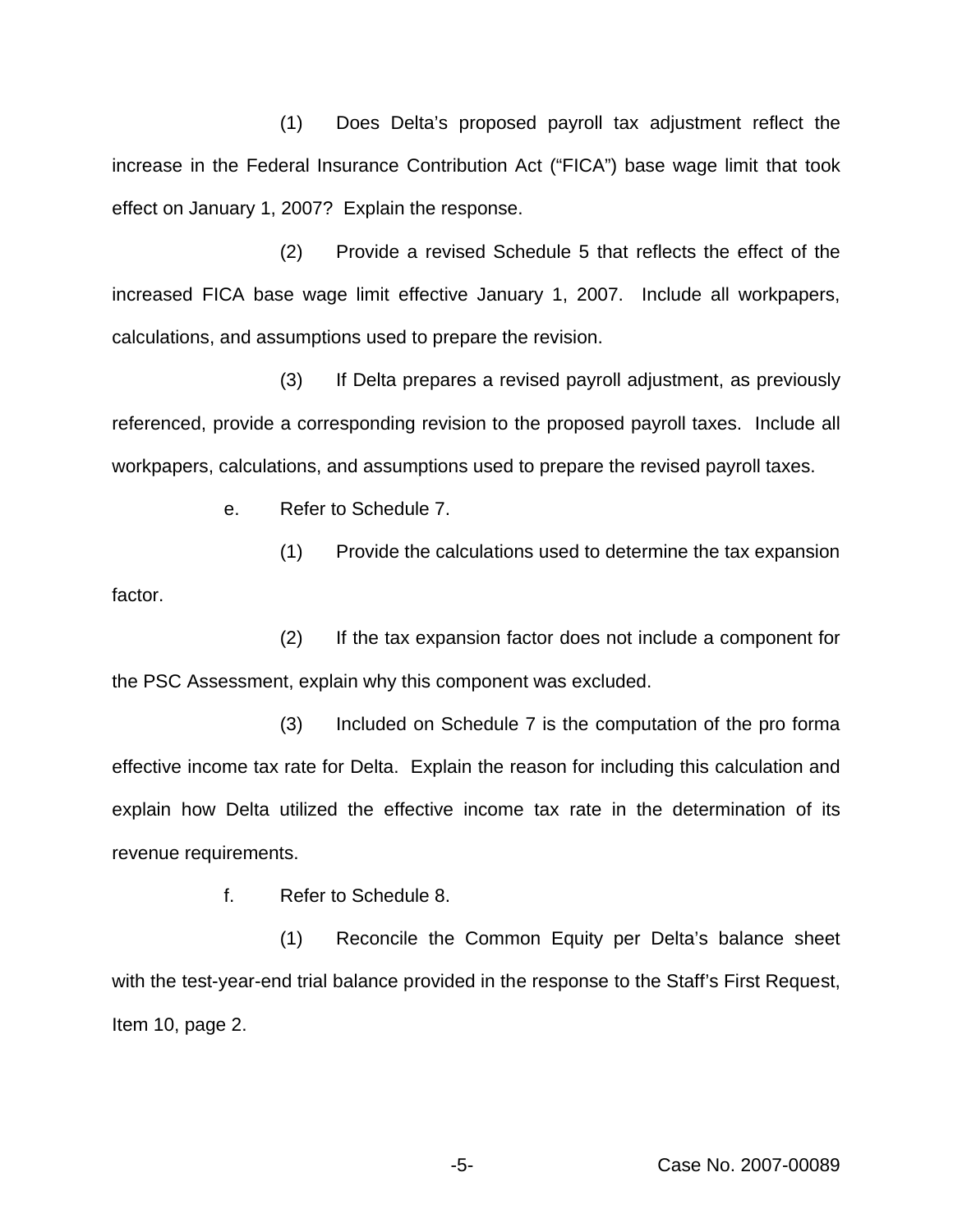(2) Provide the interest rate for Delta's short-term debt as of June 1, 2007.

7. Provide the amount of Delta's minimum pension liability as of test-yearend.

8. Refer to the Application, the Direct Testimony of Glenn R. Jennings ("Jennings Testimony"), page 6.

a. Provide copies of *An Economic Analysis of Customer Response to Natural Gas Prices*, by Frederick Joutz and Robert P. Trost.

b. Has Delta performed any analysis of financial information and operations other than the 3-year margin comparison to determine why it has not been able to earn an adequate rate of return?

(1) If yes, provide and describe the results of the analysis.

(2) If no, explain why such an analysis has not been performed.

9. Refer to the Jennings Testimony, page 7. Provide the number of large volume customers that have left Delta's system since the last rate case.

10. Refer to the Jennings Testimony, page 8.

a. Delta states it is concerned that the increase in transportation volumes experienced since its last rate case will not continue. Provide the reason(s) for the 20 percent increase in transportation volumes since the last rate case.

b. Delta states it must be able to raise common equity in order to continue to obtain long-term and short-term debt. Explain why the ability to raise common equity is needed in order to obtain long-term and short-term debt.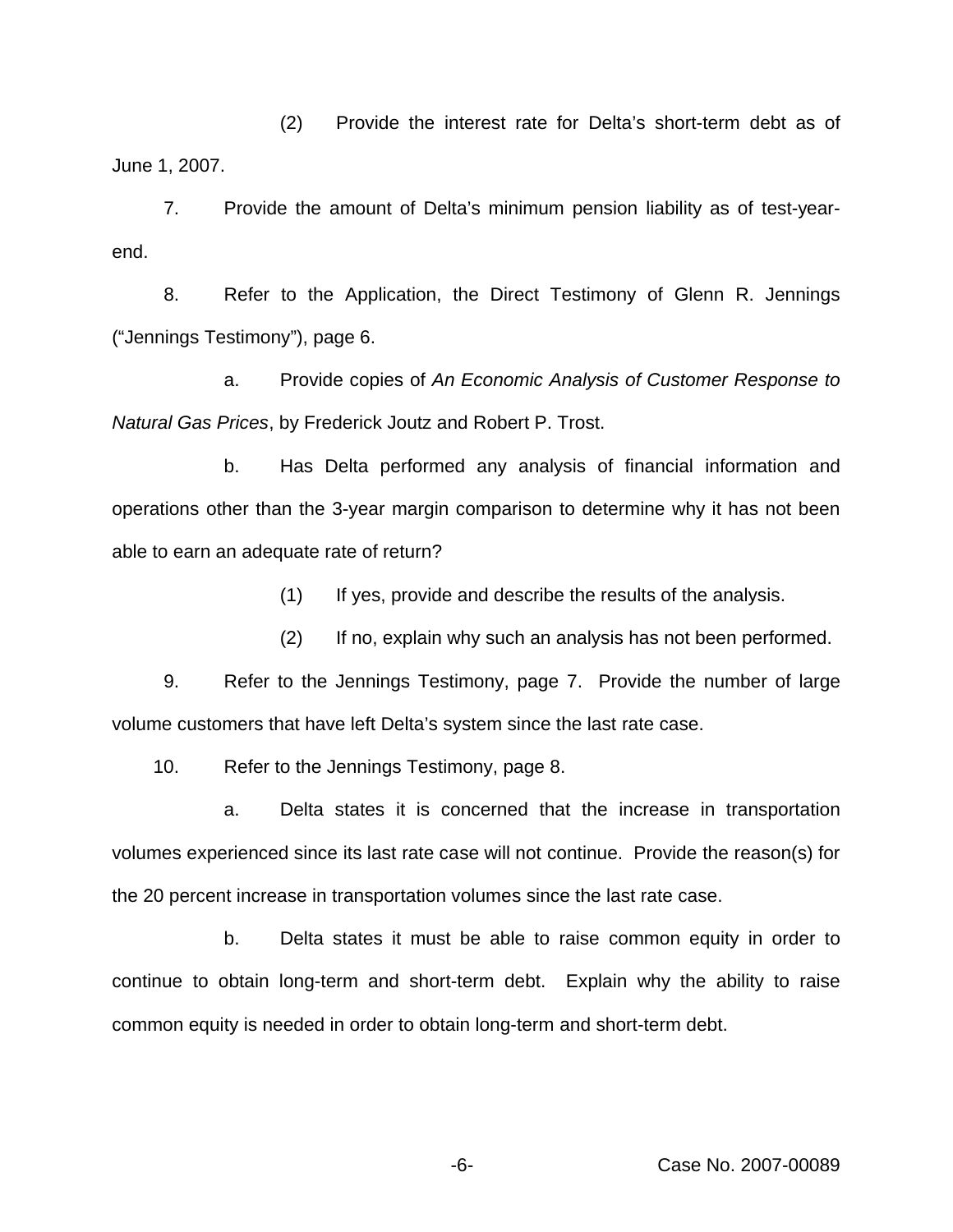11. Refer to the Jennings Testimony, page 11. Mr. Jennings states that Delta's number of employees has dropped from 183 in 1999 to 156 in 2006. However, the response to the Staff's First Request, Item 36, page 2 of 2, indicates there were 183 employees in 2006. Reconcile the two different employee counts for 2006.

12. Refer to the Jennings Testimony, pages 12 through 15, regarding his discussion of the CRS mechanism.

a. Explain in detail how the annual reviews of Delta's cost of operations under the CRS will ensure that customers experience more stable and equitable rates and provide customer rate protection.

b. Delta's proposed CRS envisions that the Commission and the AG would be the only participants in the annual filing review. Explain how the process would work if another party sought and was granted intervention in the CRS review.

c. Explain in detail how Delta has determined that the proposed annual reviews will be more cost-effective than the traditional rate case process.

d. Explain in detail what controls are contained in the proposed CRS mechanism that will encourage Delta to contain costs.

13. Refer to the Jennings Testimony, page 13, lines 14 through 16. Delta states that the CRS will "provide only the revenue needed to achieve the rate of return authorized." Does Mr. Jennings contend that the current rate-making process provides a means in which Delta may achieve a greater rate of return authorized in its last rate case? Explain the response.

14. Refer to the Jennings Testimony, page 15. Delta states that there should be less staff and outside resources needed by the Commission and the AG to review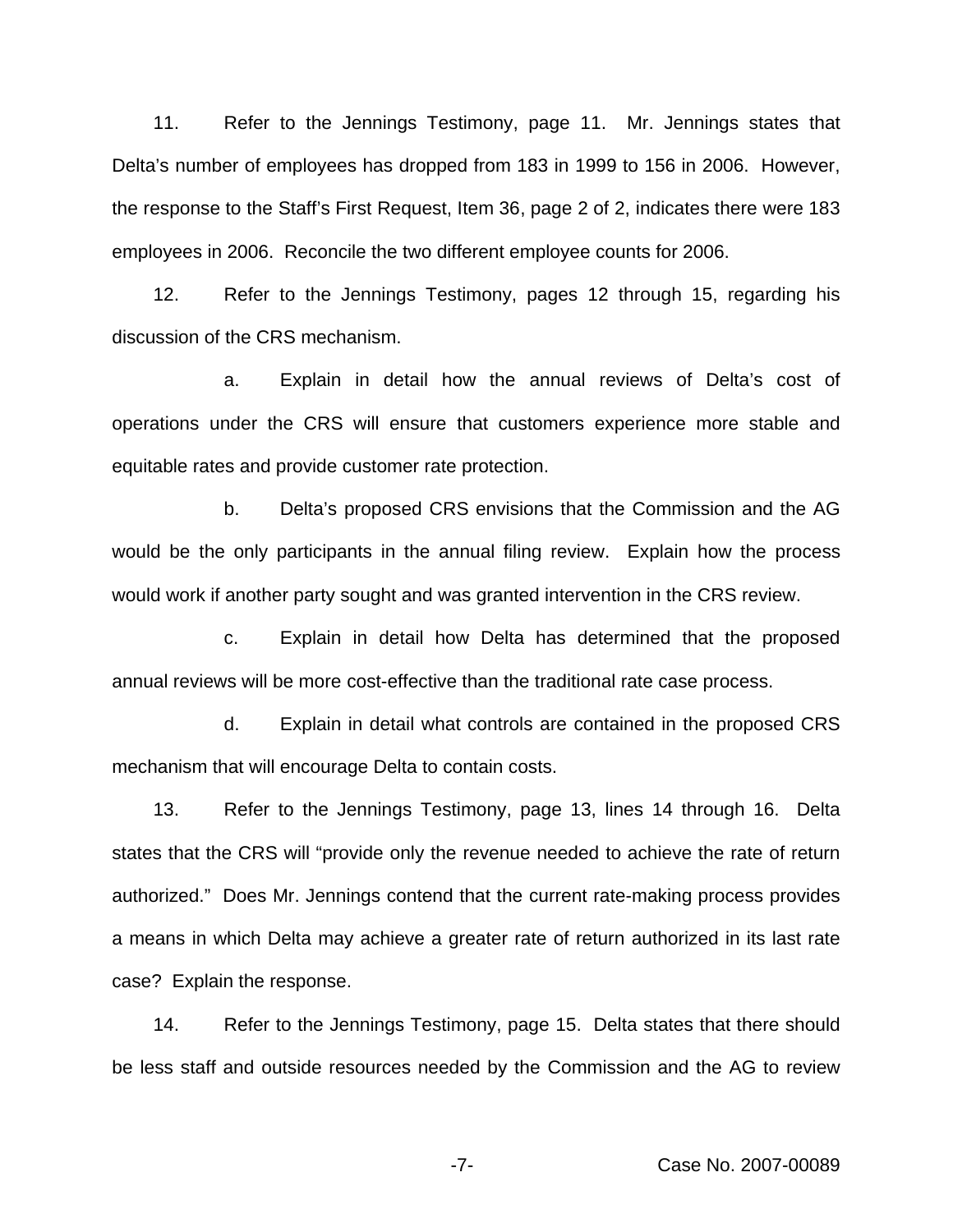the annual CRS mechanism proposed in its application. Explain further why the Commission, the AG, or both would need less staff to review Delta's CRS filings.

15. Refer to the Jennings Testimony, page 15, and Exhibit GRJ-1.

a. Describe the adjustments made to the directors' compensation and the number of directors, as referenced on page 15. Explain the reason(s) for each adjustment.

b. Refer to Exhibit GRJ-1, page 6. Revise the chart shown on this page to include the directors' compensation package in effect as of test-year-end.

c. Refer to Exhibit GRJ-1, page 13. For each company shown on this schedule, provide the number of retail customers for each company.

d. Refer to Exhibit GRJ-1, page 13. For each of the industry peer group companies listed below, explain in detail why the company qualifies as a peer of Delta, given the industry, number of employees, sales, or September 2006 market value.

- (1) Semco Energy, Inc.
- (2) Cascade Natural Gas Corp.
- (3) Chesapeake Utilities Corp.
- (4) Northwest Natural Gas Co.
- (5) EnergySouth, Inc.

e. Refer to Exhibit GRJ-1, page 14. Based on the analysis shown on page 14, would Delta agree that the only component of total annual compensation that was significantly lower than the peer group was the retainer fee? Explain the response.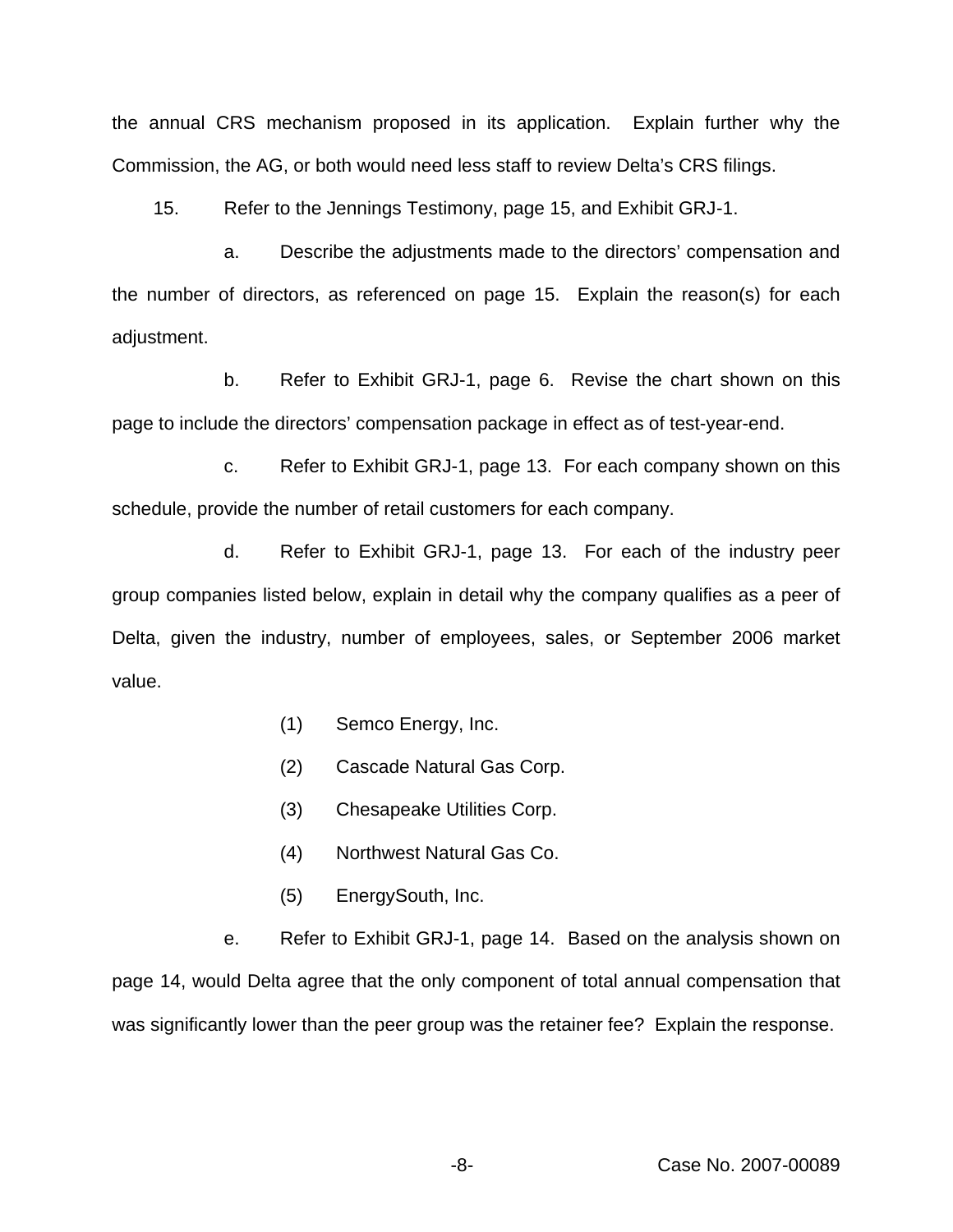f. Using the information provided in Exhibit GRJ-1, page 14, describe how Delta compares with the following companies:

- (1) RGC Resources, Inc.
- (2) Energy West, Inc.
- (3) Corning Natural Gas Corp.

16. Refer to the Application, the Direct Testimony of John B. Brown ("Brown Testimony"), page 6. Mr. Brown states, "While the results of a test year will never perfectly predict expenses in subsequent years, we believe that our 2006 test year, as adjusted and taken as a whole, is a conservative representation of our expenses in subsequent years."

a. Would Delta agree that in rate-making, the proposed adjustments to a test year should attempt to establish a reasonable, on-going level of revenues and expenses for the utility? Explain the response.

b. Explain in detail how "a conservative representation" of expenses is consistent with the establishment of a reasonable, on-going level of expenses.

17. Refer to the Brown Testimony, page 7.

a. Has Delta examined its medical coverage expense, its uncollectible accounts expense, and its legal expenses to try and determine why the test-year amounts were lower in 2006 than in previous years?

(1) If yes, provide the reason(s) identified for the expense reductions.

(2) If no, explain in detail why Delta has not undertaken such an analysis.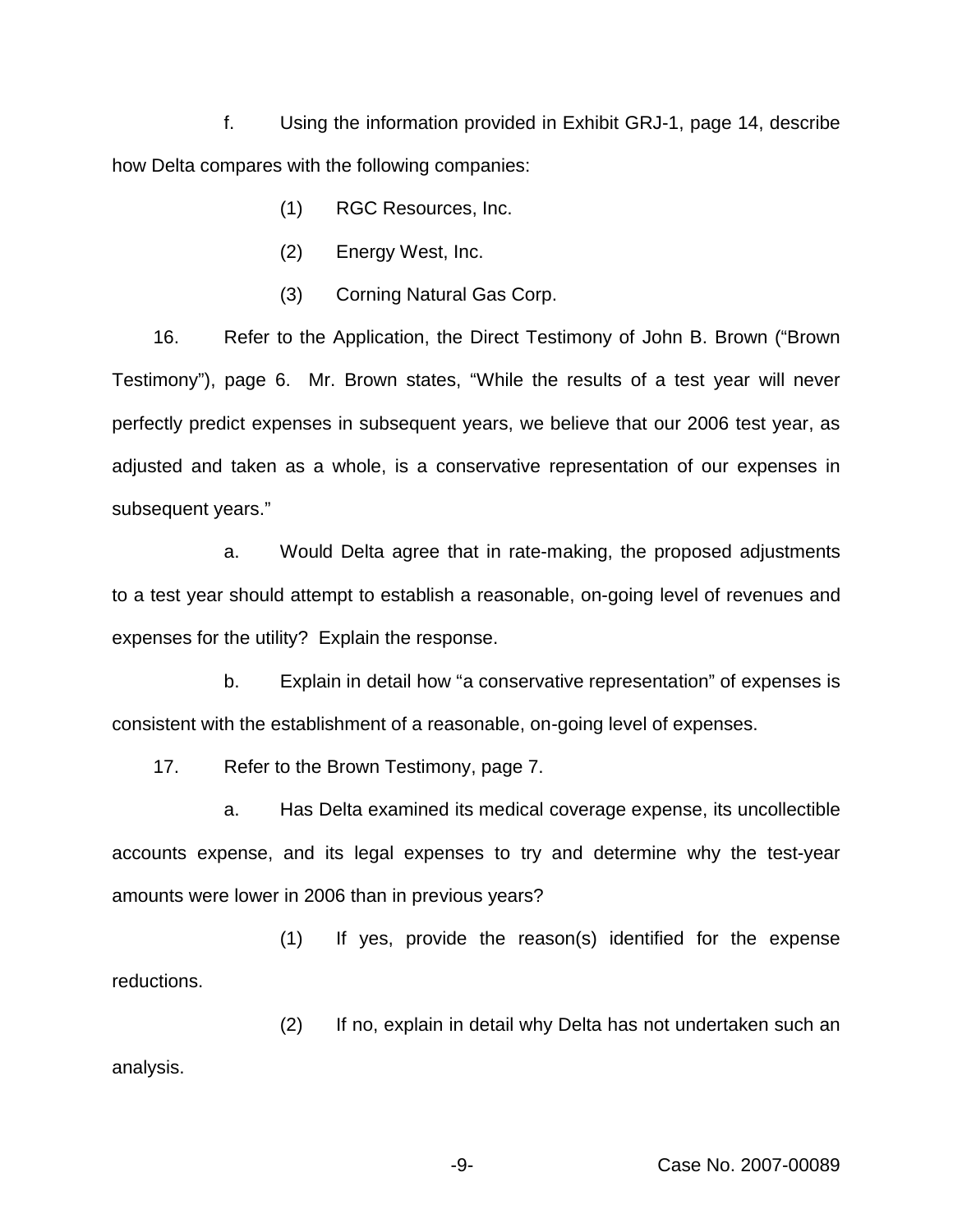b. Provide the last medical coverage premium paid during the test year and calculate a normalized level of expense based on that last premium.

c. Refer to the response to the Staff's First Request, Item 32. Given the historic data concerning the current provision for uncollectible accounts and the percentage of the current provision to total revenues, would Delta agree that an adjustment could have been proposed reflecting an average of its recent historic experience? Explain the response, and if Delta agrees describe how it would determine a proposed adjustment.

18. Refer to the Brown Testimony, pages 7 and 8. On page 7, starting at line 18, Mr. Brown states, "By keeping our pro forma adjustments to a minimum, we encourage the Commission to utilize the historical test year." Explain in detail how limiting its proposed adjustments results in "encouraging" the utilization of a historic test year.

19. In the November 10, 2004 Order in Case No. 2004-00067, the Commission addressed adjustments related to Delta's 401(k) plan expenses, pension expense, and Sarbanes-Oxley compliance expenses. In the current case, no adjustments have been proposed for these items.

a. Concerning Delta's 401(k) plan expenses:

(1) Provide the test-year level of expense.

(2) Describe any changes to the 401(k) plan that were initiated during the test year or in the months subsequent to the test year. Include a discussion of the affect the changes would have on the expense level.

-10- Case No. 2007-00089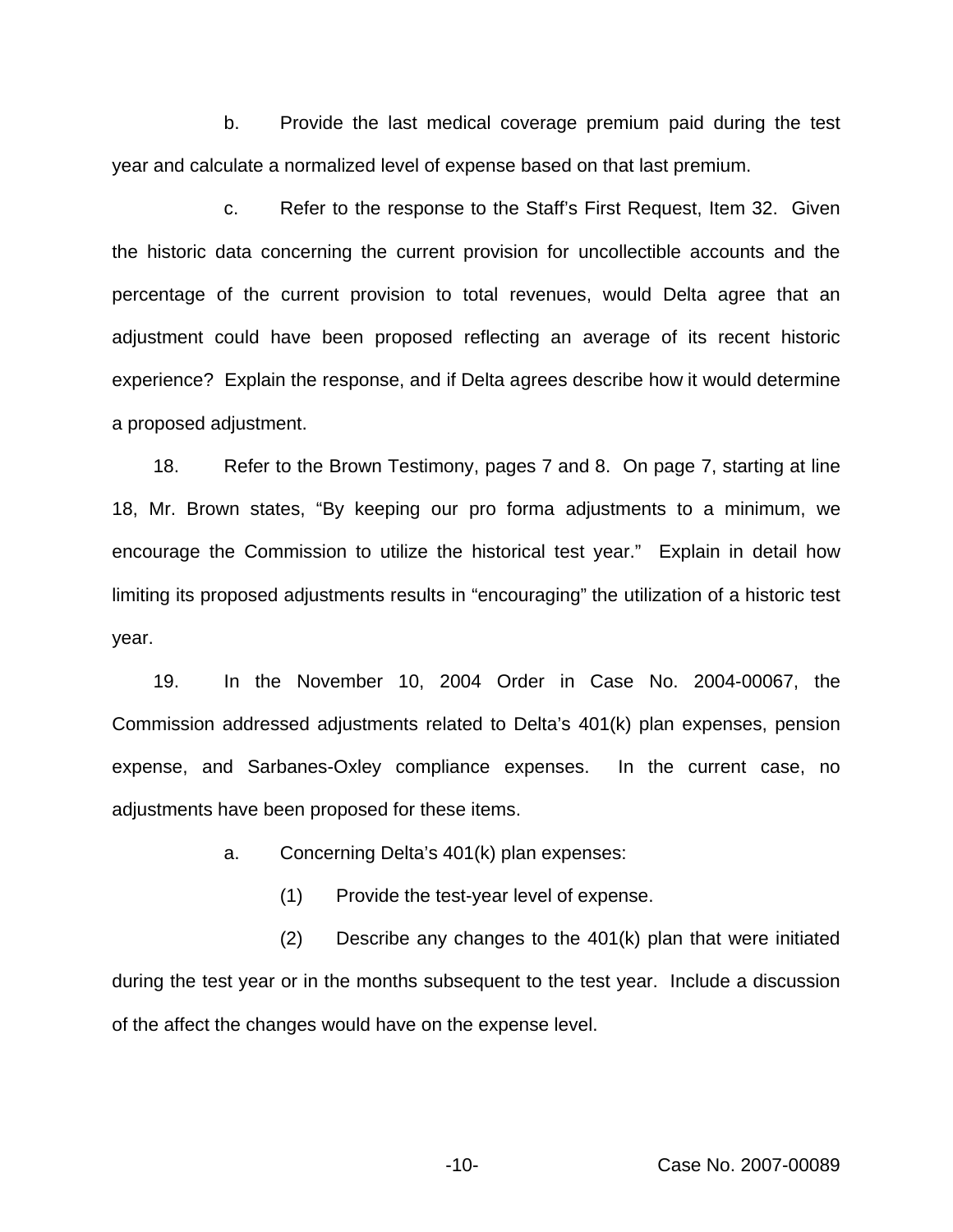(3) Using the most current plan invoices, determine a normalized 401(k) plan expense for Delta. Include all workpapers, calculations, and assumptions.

b. Concerning Delta's pension expense:

(1) Provide the test-year level of expense.

(2) Provide copies of the most current actuary analysis of Delta's net periodic pension expense.

(3) Using the most current actuary analysis of the net periodic pension expense, determine a normalized pension expense. Include all workpapers, calculations, and assumptions.

c. Concerning Delta's Sarbanes-Oxley compliance expenses:

(1) Provide the test-year level of expense, showing in detail the various components of the compliance expense.

(2) Describe any changes to Delta's Sarbanes-Oxley compliance expenses that occurred during the test year or in the months subsequent to the test year. Include a discussion of the affect the changes would have on the expense level.

20. Refer to the Brown Testimony, Exhibit JB-1.

a. The listing of expenses on this exhibit includes references to six footnotes. However, no footnotes for the numbered references were provided. Provide the missing information.

b. Delta estimates that the supplies/postage cost associated with the reconnection/disconnection, collection and bad check charge is \$3.00 per hour. Provide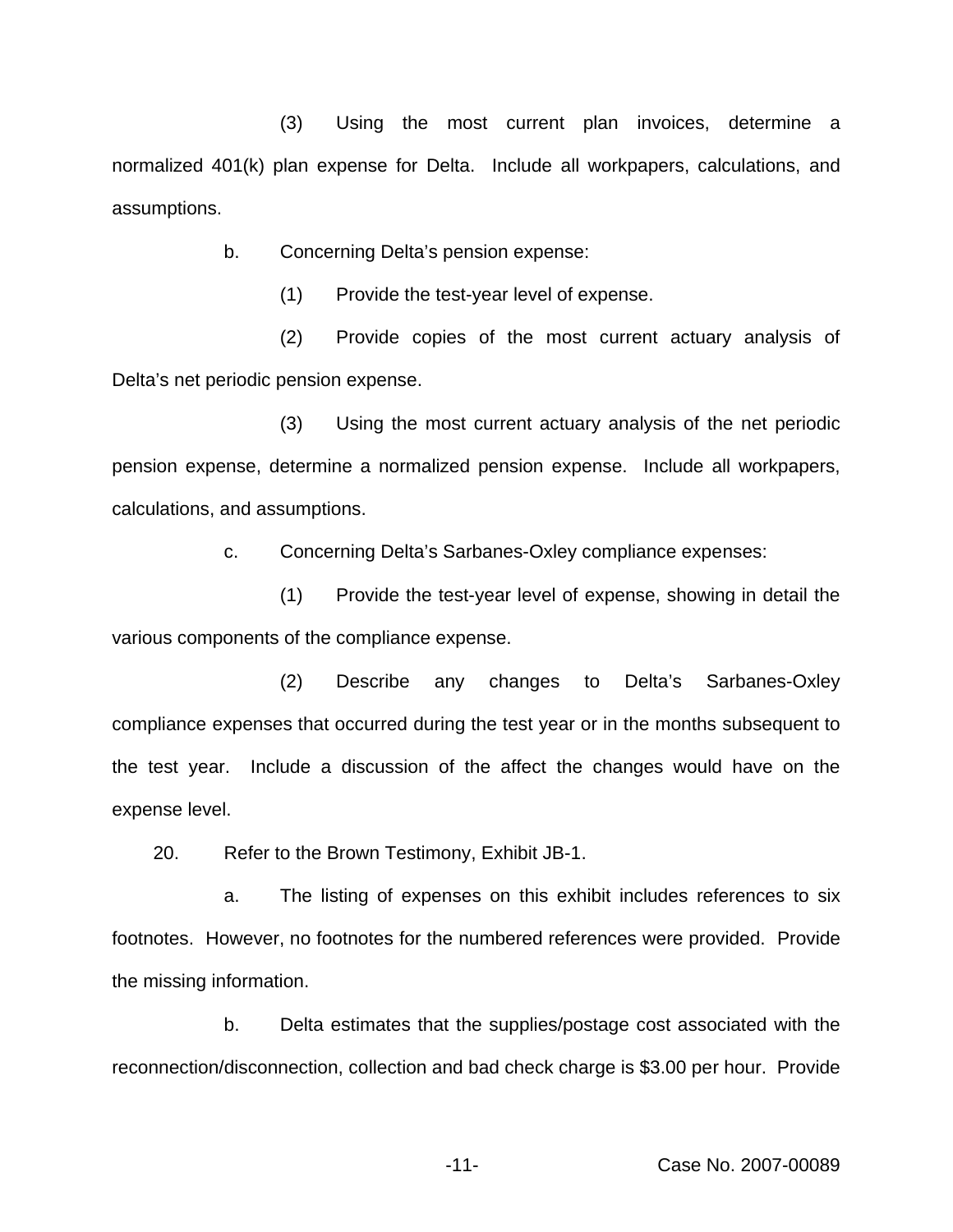a detailed explanation of what is included in that list and how Delta determined that cost.

c. Provide a detailed explanation of what is included in the transportation cost under miscellaneous expense for the reconnect/disconnect, collection and bad check charges.

21. Refer to the Application, the Direct Testimony of Matthew D. Wesolosky ("Wesolosky Testimony"), page 4. Provide copies of *The Minority Report of The Advocates for Energy Efficiency and the Environment on the Energy Efficiency Task Force Convened by the Kentucky Department of Public Protection* released on February 26, 2007.

22. Refer to the Wesolosky Testimony, pages 6 through 11, and Exhibit MDW-1, concerning the proposed CEP. Has Delta performed the "California Tests" (Ratepayer Participant Test, Utility Cost Test, Ratepayer Impact Measure Test, and Total Resource Cost Test) to determine the cost effectiveness of this program?

a. If yes, provide the results of each test. Include all workpapers, calculations, assumptions, and other supporting documentation.

b. If no, explain why Delta has not performed these tests. In addition, perform the tests and provide the results, including all workpapers, calculations, assumptions, and other supporting documentation.

23. Refer to the Wesolosky Testimony, pages 7 and 8. Delta states that the rebate on high efficiency appliances assists customers in paying the incremental costs of high energy appliances.

-12- Case No. 2007-00089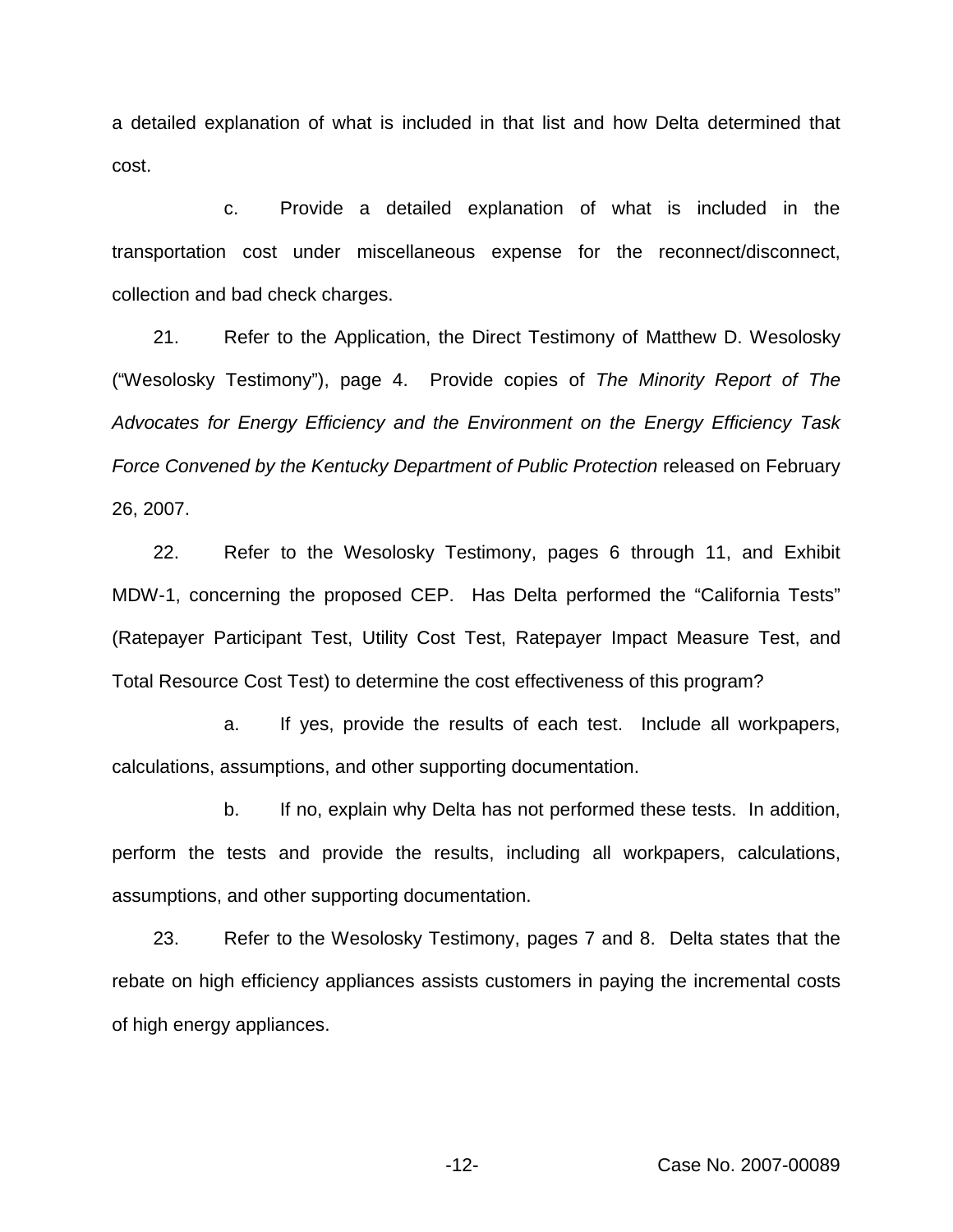a. Explain how Delta determined the amount of the rebates shown on pages 6 and 8 of Exhibit MDW-1.

b. Identify and describe the incremental costs associated with the purchase of a high efficiency appliance.

c. How do the rebates proposed by Delta compare with these incremental costs?

d. Will all customers be responsible for paying for Delta's lost revenues under the CEP or just the customers who participate in the program?

e. Delta's proposed CEP includes an incentive to administer the program. If the mechanism allows Delta to recover its lost revenues, explain why it also needs an incentive within the program.

f. Explain how Delta determined that its incentive for administering the CEP should be 15 percent.

g. Delta states that is expects participation in the CEP to increase. Explain in detail the basis for this expectation. Include copies of any studies or analyses performed by or for Delta.

h. Delta states that its proposed CEP mechanism has been modeled after other demand-side management ("DSM") rate mechanisms previously approved by the Commission and currently in effect. Identify the utilities.

24. Refer to the Wesolosky Testimony, pages 8 and 9, Exhibit MDW-1, and the Application, Tab 7, Sheet Nos. 38 through 41. Concerning the proposed CEP incentive, provide Delta's calculation of the present value of the expected commodity savings generated in excess of the CEP costs, as referenced.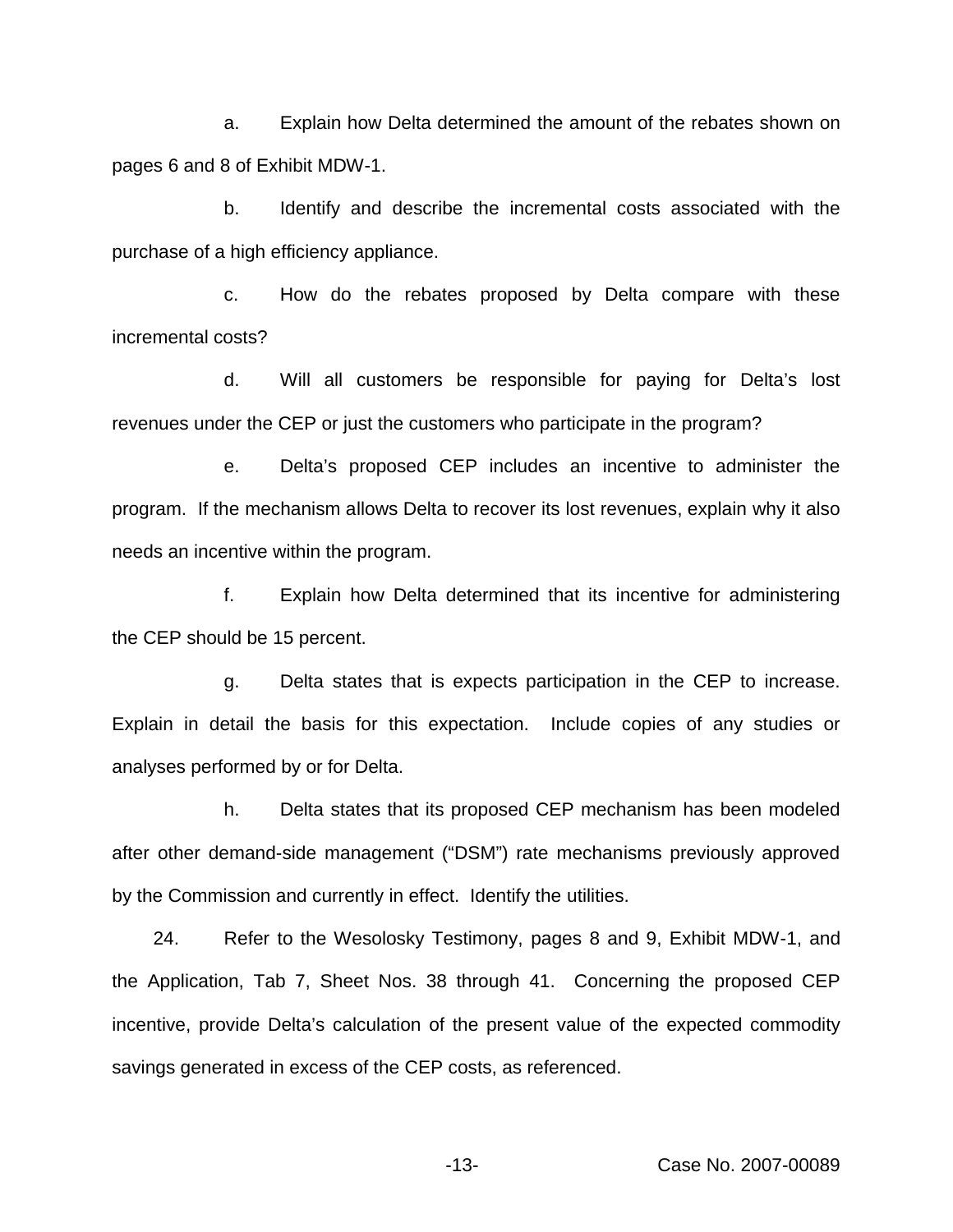25. Refer to the Wesolosky Testimony, page 11. Provide the calculation of Delta's conservation estimate for the energy audits.

26. Refer to the Wesolosky Testimony, Exhibit MDW-1.

a. On page 3 is a statement that Delta had previously developed and offered a home energy audit program at no cost to the customer.

(1) Provide a description of this home energy audit program.

(2) Indicate the years the program was in effect.

(3) Indicate the number of audits performed each year the program was in effect.

(4) Provide the annual cost of the audits.

(5) If the audit program has been discontinued, explain why the program was discontinued.

b. On page 11 is a statement that the energy audit is a service provided at no cost to any Delta customer classified as residential or small commercial. However, the proposed CEP tariff on Sheet No. 38 states the tariff is for residential customers only.

(1) Indicate whether the energy audit will be available to small commercial customers.

(2) If the energy audit will be available to small commercial customers, explain why the proposed CEP tariff is not applicable to that customer class.

c. Page 12 presents the projected participation in the proposed CEP from 2008 through 2017. Explain in detail how Delta determined the number of heating

-14- Case No. 2007-00089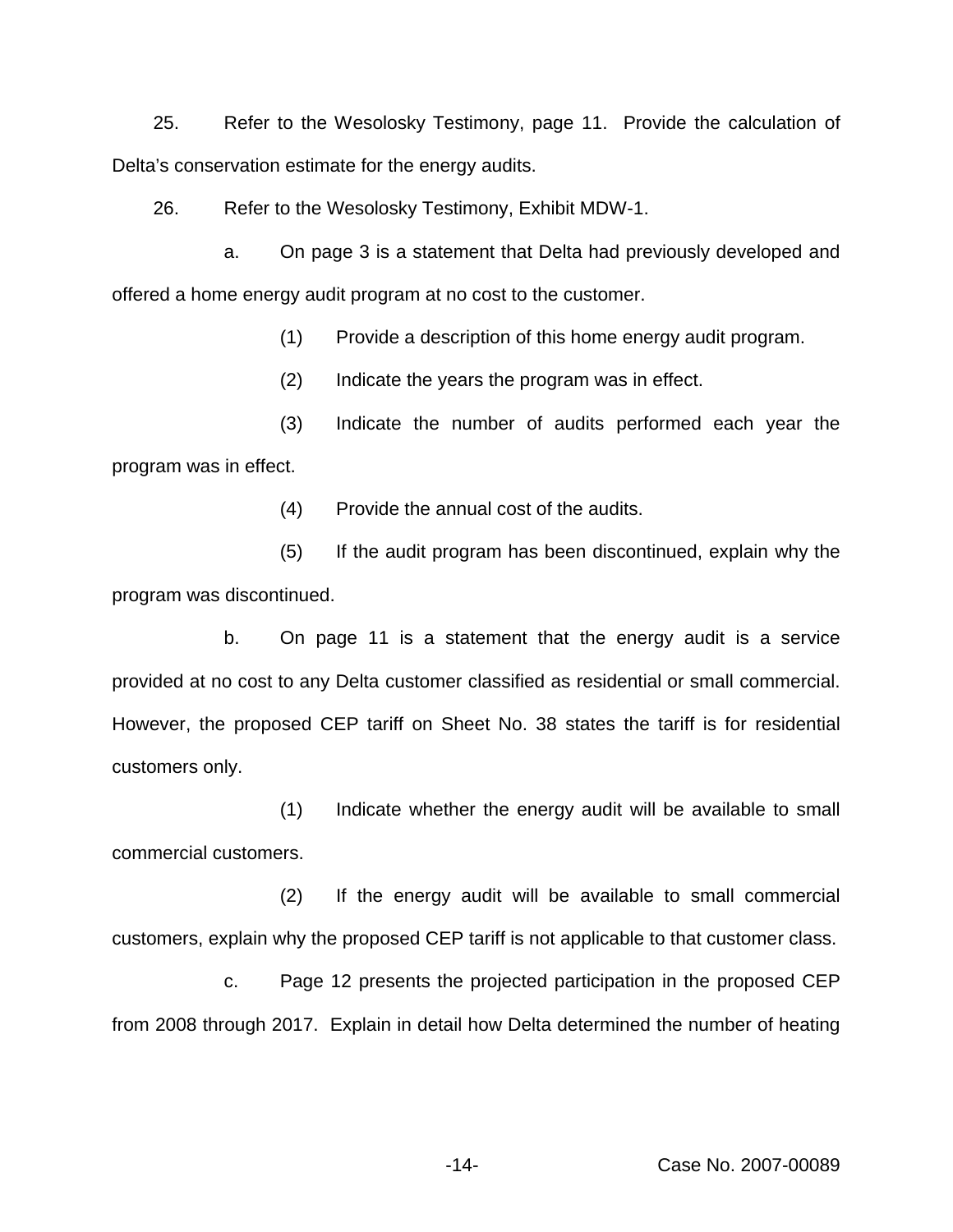units, water heaters, and energy audits. Include all workpapers, calculations, assumptions, and other supporting documentation.

d. Page 13 presents the program budgeted expenditures for the proposed CEP. Explain how Delta determined the amounts for each line item of the expenditures. Include all workpapers, calculations, assumptions, and other supporting documentation.

e. Page 15 describes the lost sales recovery portion of the cost recovery mechanism. Will lost sales be determined on the customer awareness portion of the proposed CEP? If yes, explain how this will be determined.

f. Is Delta's proposed CEP consistent with its most recent long-range integrated resource plan? Explain the response.

g. Were customer representatives and the AG involved in the development of the proposed CEP?

(1) If yes, identify the customer representatives involved and describe the level of involvement of those representatives and the AG in developing the proposal.

(2) If no, explain why customer representatives and the AG were not involved.

27. Refer to the Wesolosky Testimony, pages 11 through 15.

a. Does the CRS mechanism provide for any consideration of the appropriate rate of return on equity as part of each annual review? Explain why or why not.

-15- Case No. 2007-00089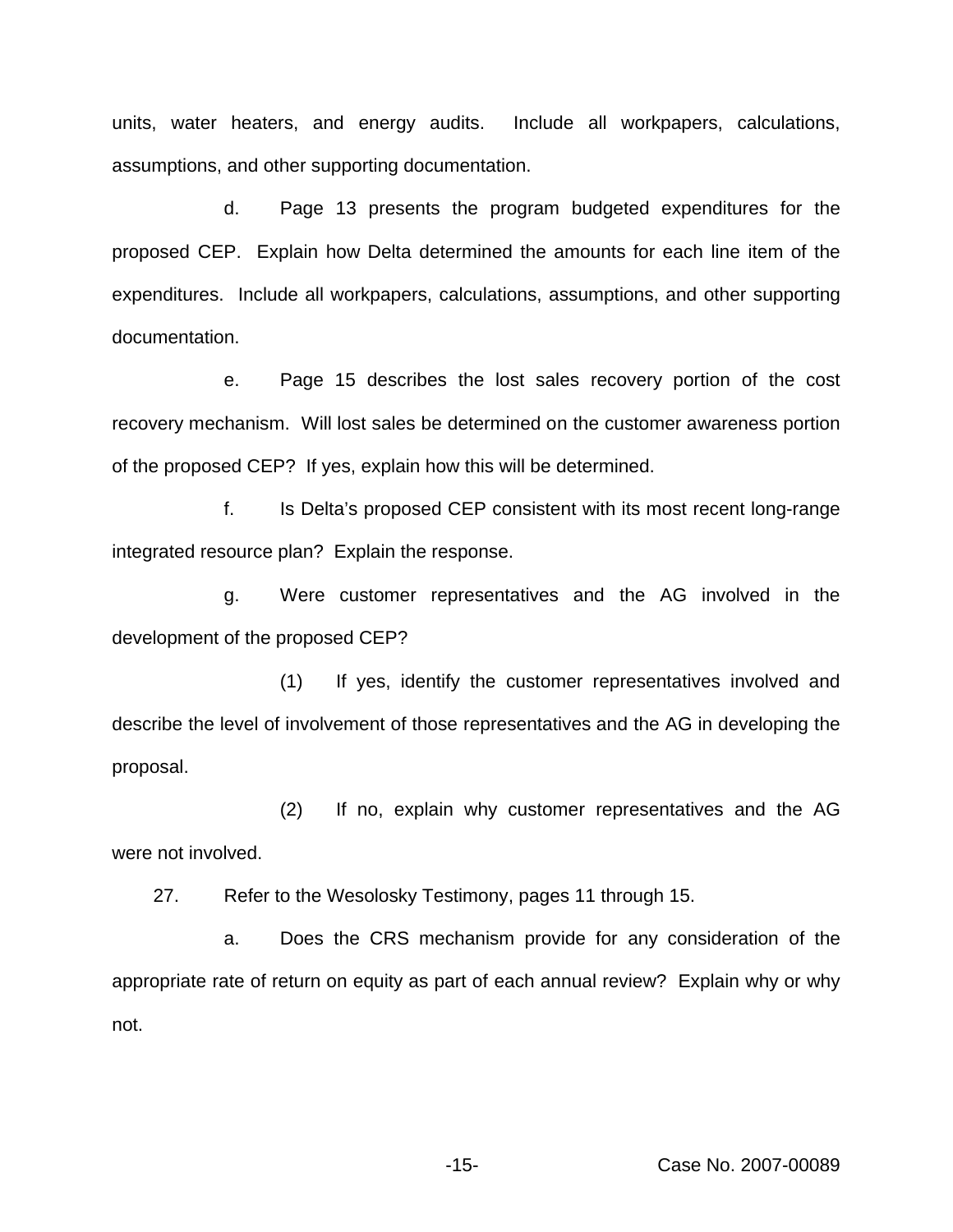b. Does the CRS provide for consideration of the reasonableness of the costs and expenses incurred during the Evaluation Period? Explain why or why not.

c. Does the CRS provide for updating the cost of debt as part of each annual review? Explain why or why not.

d. How did Delta determine that a 45-day period from initial filing of the annual CRS review to the issuance of a Commission Order by October 31 was a reasonable time for staff and the AG to complete their review and for the Commission to render its decision?

e. Will Delta file any testimony or narrative discussion relative to its operations and earnings as part of the annual review of the CRS? Explain why or why not.

f. What does Delta anticipate its costs will be to file and process an annual CRS case? Provide all assumptions and supporting workpapers.

28. Provide an analysis of the annual change in revenues (increase or decrease) that Delta would have implemented each year since its last rate proceeding if it had been operating under the proposed CRS mechanism. Include all workpapers, calculations, and assumptions.

29. Refer to the Wesolosky Testimony, pages 13 and 14.

a. Define incremental employee costs.

b. Explain how Delta expects the Commission and the AG to account for incremental employee costs.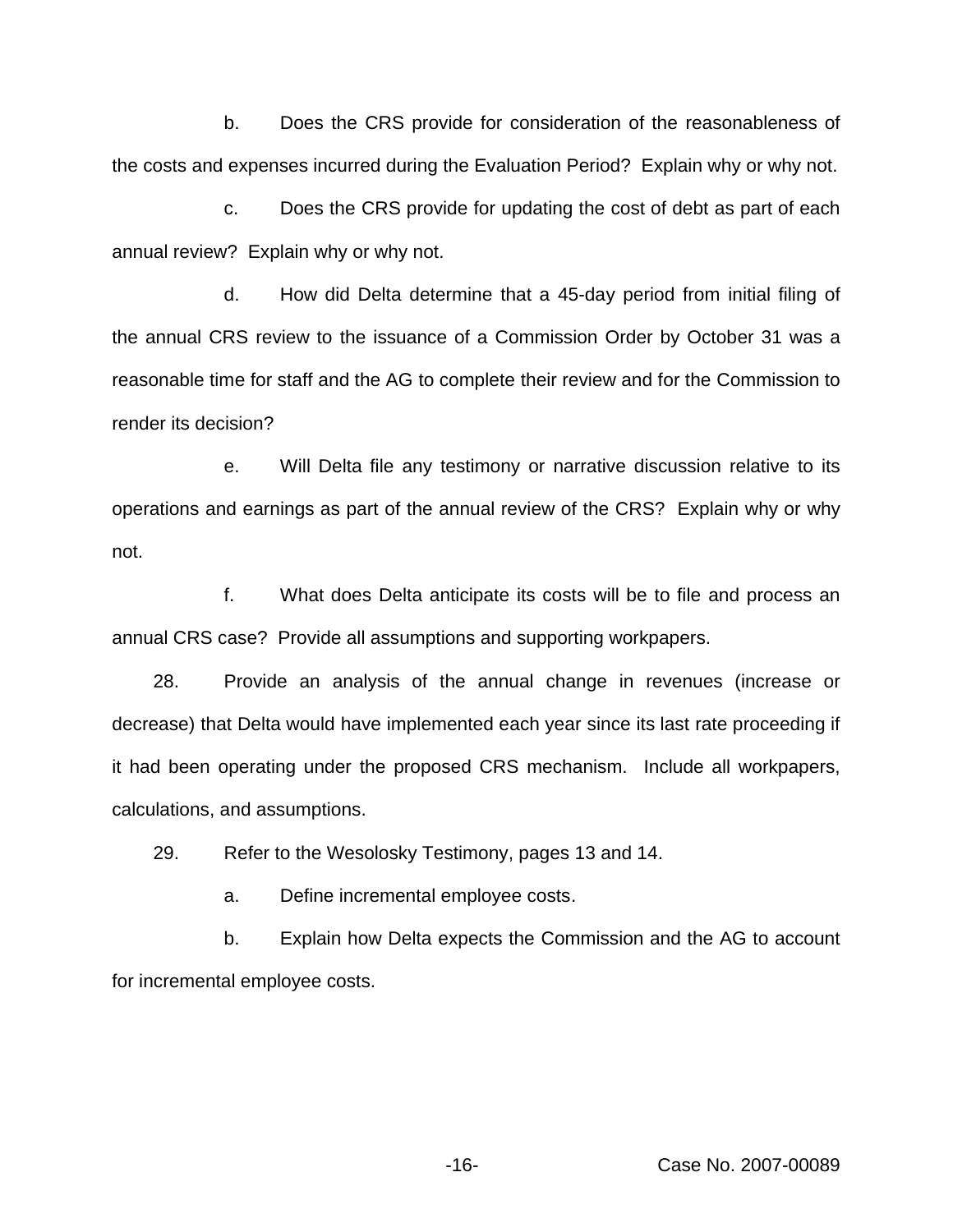c. Delta states it envisions the filing requirements for the CRS would be determined through a collaborative process between the Commission, the AG, and Delta.

(1) Assuming the Commission approved the CRS as proposed, when would Delta expect this collaborative process to begin?

(2) In the event the participants cannot agree on the filing requirements, what would be the affect on the CRS?

30. Refer to the Wesolosky Testimony, page 14.

a. Has Delta developed any estimates of the additional cost to the Commission or to the AG for the additional staff they will need in order to process the application within the 45-day time frame? Explain the response.

b. If Delta has experienced decreased customer counts and volumes sold during the past 5 years, is there any expectation that the CRS mechanism will ever decrease rates or is the expectation that the rates will routinely increase?

c. If rates are increased both in this current case and through the CRS, will the decline in the number of customers and volumes sold continue as customers try to lower their bills through conservation?

31. Refer to the Wesolosky Testimony, page 15. Delta states that the offsystem transportation rates would be considered in general rate cases every 5 years.

a. Does Delta's proposed CRS mechanism allow for general rate cases every 5 years?

b. If no, is Delta willing to commit to filing a general rate case every 5 years?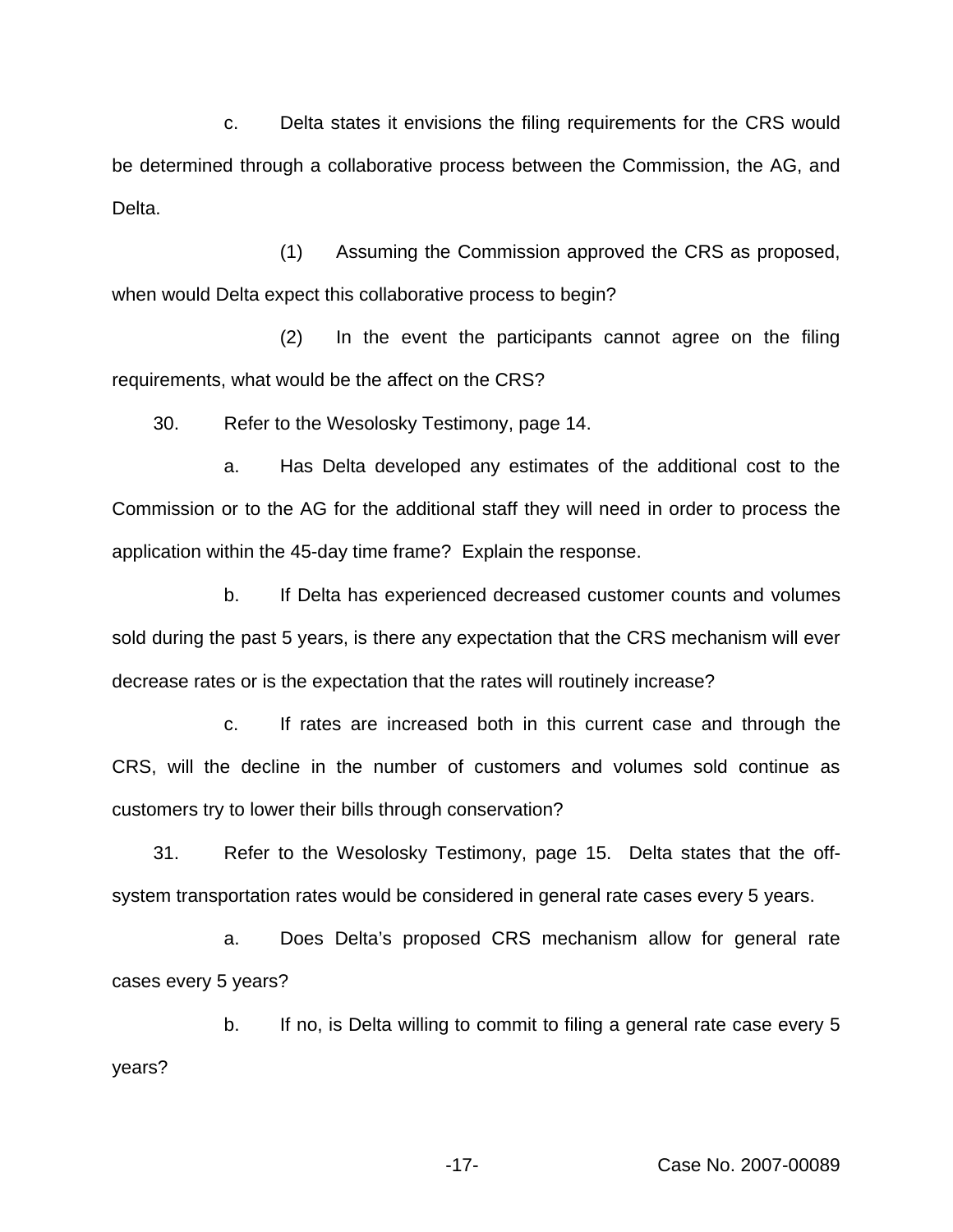c. If no, explain how the Commission can be assured that the offsystem transportation rates will be adjusted every 5 years.

32. Refer to the Application, the Direct Testimony of Martin J. Blake ("Blake Testimony"), pages 10 through 15.

a. Provide a table illustrating Delta's year-end capital structure for the last 12 years.

b. Provide an explanation of how the company determines its capital structure and any documentation, including Board minutes demonstrating that the company has purposefully attempted to increase the equity portion of its capital structure over the last 12 years in order to earn a higher return.

c. Exhibit MJB-2 lists 15 natural gas distribution companies and their percentage of equity to total capitalization. For each listed company, provide a breakdown of the revenues into regulated and nonregulated revenues, including a distinction between natural gas distribution revenues and all other regulated revenues. Also include any revenues from international investments and whether or not any were involved in merger activity at the time of the analysis.

d. Provide an explanation of Delta's target percent equity.

e. If Delta is awarded its recommended return on equity ("ROE"), provide an explanation of what actions it plans to take to increase the equity portion of its capital structure, and how those actions will increase its equity percentage.

f. If customer conservation and/or customer loss is a reason for Delta's inability to earn its allowed rate of return on equity, explain why the proposed rate increase will not exacerbate the problem.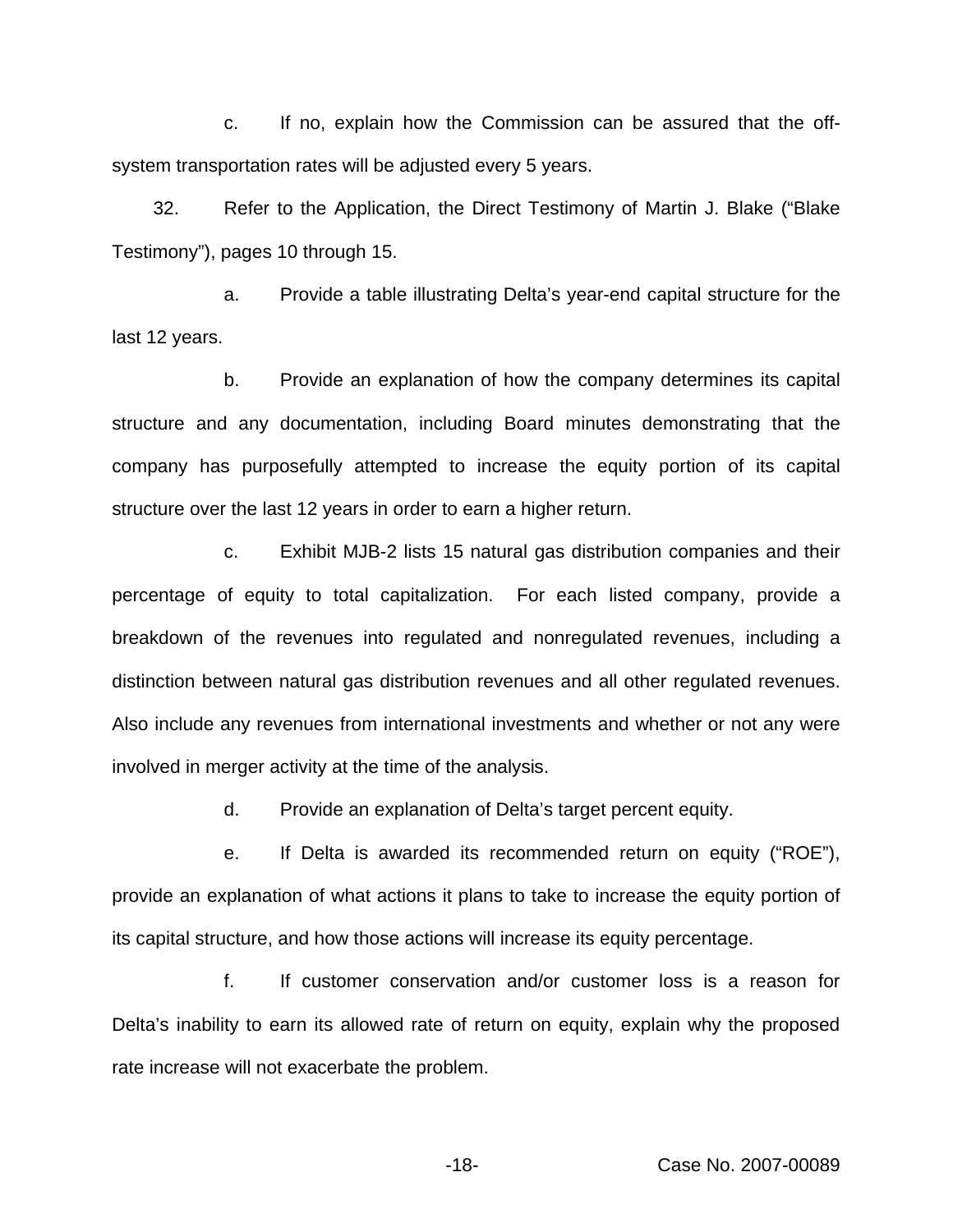g. Is it possible that a failure to adequately control expenses could also be a factor in Delta's inability to earn its allowed return on equity? Explain the response.

33. Refer to the Blake Testimony, page 15. Dr. Blake states, "Furthermore, these rural customers tend to have a lower annual usage and a larger proportion of temperature sensitive load than urban customers." Provide copies of studies demonstrating the validity of this statement.

34. Refer to the Blake Testimony, pages 17 and 18.

a. Explain why Delta has a gas cost recovery mechanism and the benefits Delta derives from this mechanism.

b. Is Dr. Blake advocating that Delta be allowed to earn a return on the under-recover and deferred gas costs? If so, should Delta also be required to pay interest on over-recoveries?

c. Provide a chart illustrating the amount of revenue that would have been generated by Delta if it had been allowed to earn a return on the under-recovered and deferred gas costs and the effect on year-end returns. The chart should illustrate revenues by month since the rates from the last rate case went into effect and should include a list of all assumptions.

d. To the extent that internal financing and short-term borrowing were used to finance under-recoveries and deferred gas costs, explain how Delta will not capture these expenses along with other expenses during the test year?

35. Refer to the Blake Testimony, pages 32 through 36, regarding the discussion of the proposed CRS Mechanism. Although Alabama does not appear to

-19- Case No. 2007-00089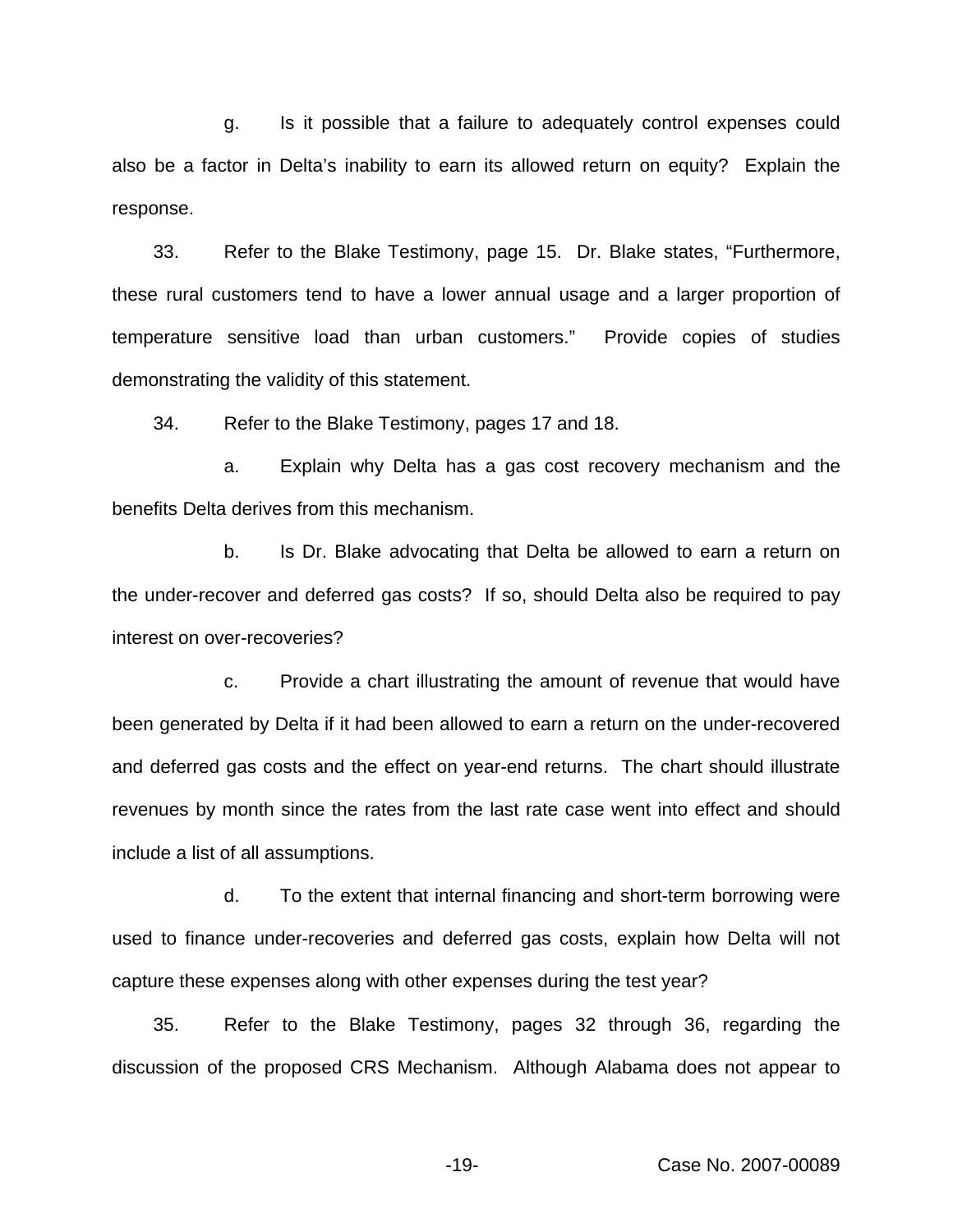require a reduction in ROE due to reduced risk, is Dr. Blake aware of any jurisdictions that have made such an adjustment due to reduced risk associated with a CRS mechanism? Explain the response.

36. Refer to the Blake Testimony, page 33. Provide a schedule showing gas usage per customer for the past 10 years.

37. Refer to the Blake Testimony, page 37. Dr. Blake states that under the proposed CEP, Delta would be recovering lost sales resulting from the rebate program, the home energy audits, and customer awareness.

a. Explain in detail how the lost sales associated with customer awareness would be determined.

b. Page 8 of the Wesolosky Testimony states that lost sales will be determined for the rebate and energy audit components of the proposed CEP only. Explain how Dr. Blake concluded that lost sales would be determined on customer awareness.

38. Refer to the Blake Testimony, page 38. Provide copies of the American Gas Association and Natural Resources Defense Council's joint statement titled "Energy Efficiency Problem: Regulated Natural Gas Utilities are Penalized for Aggressively Promoting Energy Efficiency," as referenced.

39. Refer to the Blake Testimony, Exhibits MJB-8 through MJB-10 and MJB-12 through MJB-16.

a. In rate cases, it would be common for analysts to use companies with characteristics similar to Delta's as proxies to obtain ROE estimates in rate cases. With the possible exception of a growth rate figure in Exhibit MJB-9, this does not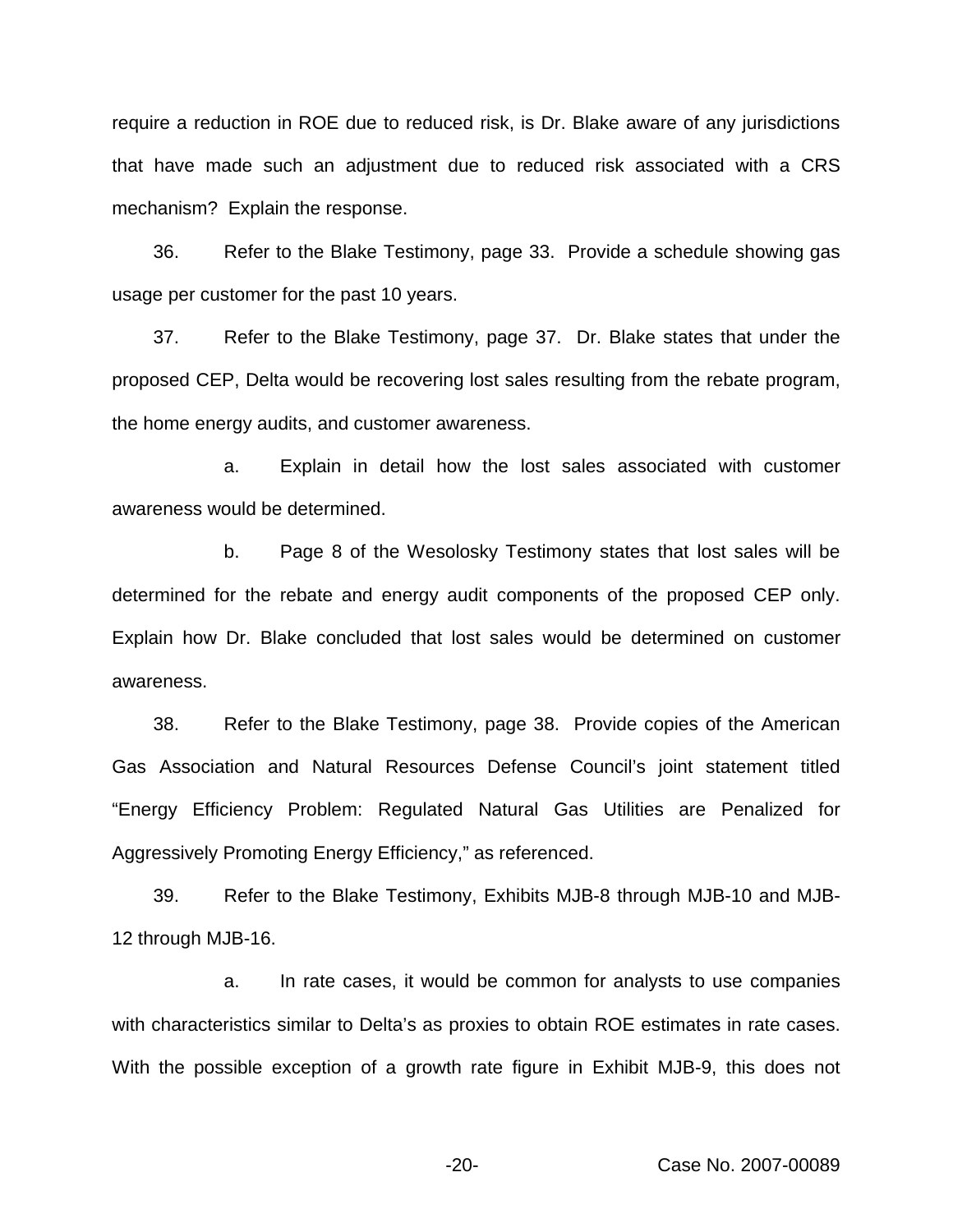appear to be the case for Dr. Blake. Provide an explanation of why a proxy group was not also included in estimating an appropriate ROE for Delta.

b. Explain how the companies, other than Delta, included in these exhibits are used, if at all, in the calculation of Delta's ROE recommendation.

c. Explain how each of the companies included in each of the exhibits is appropriate for use as a comparison to Delta.

40. Refer to the Blake Testimony, Exhibit MJB-8. Provide the data and calculations used to calculate the sustainable growth rate of 2.37 percent.

41. Refer to the Blake Testimony, Exhibit MJB-9. Explain why the Discounted Cash Flow calculations are valid when the stock prices and dividend are Delta's and the growth rate appears to be based on other companies.

42. Refer to the Blake Testimony, Exhibits MJB-12, MJB-14, and MJB-16. Reconcile the differences between the Capital Asset Pricing Model calculations for Delta.

43. Refer to the Blake Testimony, Exhibits MJB-12 and MJB-13. Explain how the 7.1 percent equity risk premium is calculated. In addition, provide the relevant pages from the Ibbotson Associates' *Risk Premium Over Time Report: 2006* as part of the response.

44. Refer to the Application, the Direct Testimony of William Steven Seelye ("Seelye Testimony"), page 4. Provide copies of the orders in Case Nos. GR-2006- 0387 and GR-2006-0422 from the Missouri Public Service Commission.

45. Refer to the Seelye Testimony, page 6. Delta states that its proposal to recover most of the customer-related costs through the customer charge will eliminate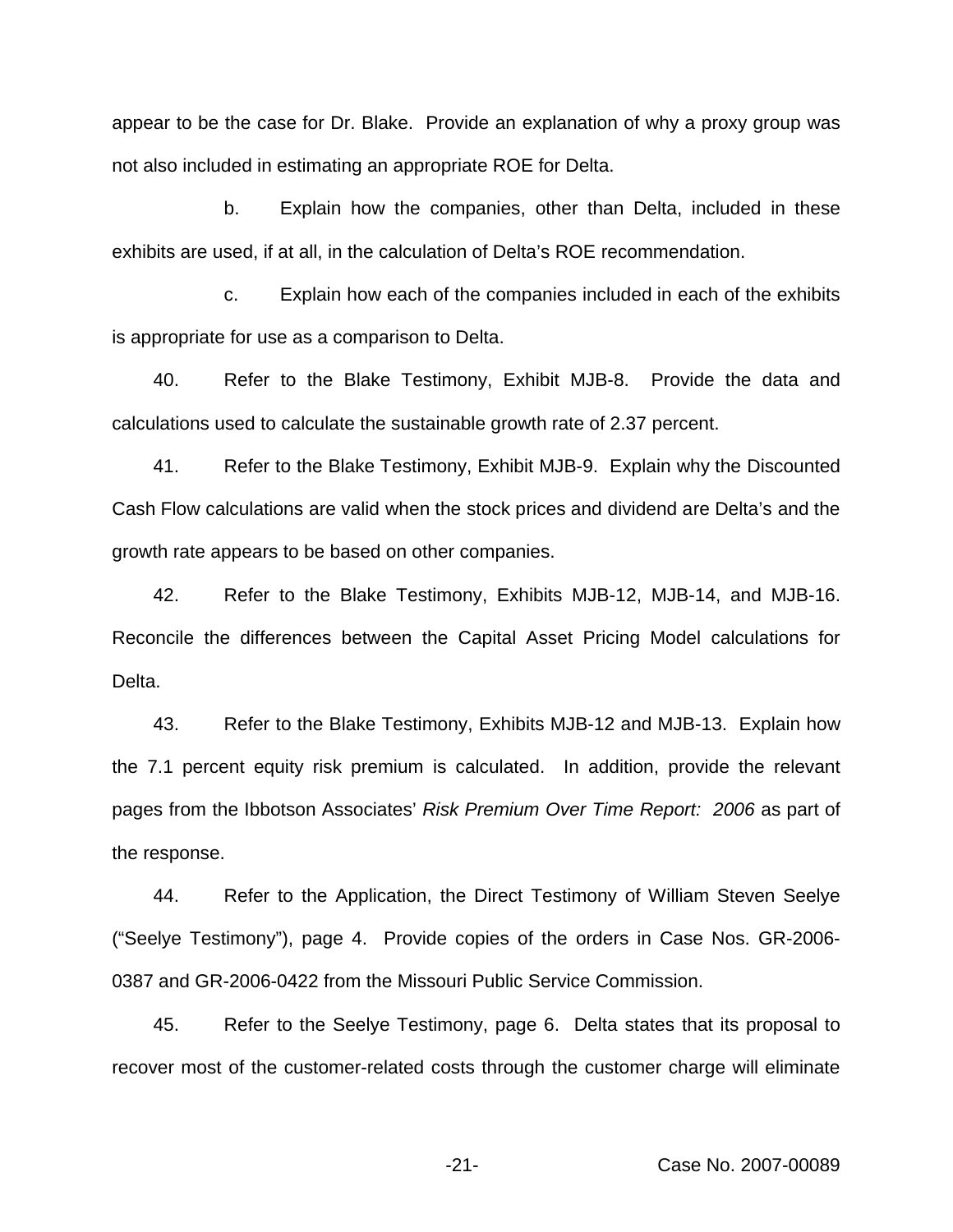rate subsidies within the residential class. Provide an example of how the current rate design for residential customers creates a subsidy.

46. Refer to the Seelye Testimony, page 15. Provide an electronic copy of the cost of service study, with all formulae intact.

47. Refer to the Seelye Testimony, page 29. Delta states that it prefers not to make a year-end customer adjustment due to the numerous customers who voluntarily disconnect during the non-winter months.

a. Provide the basis for the customer count used in Seelye Exhibit 4, page 1 of 16, and explain why this method is appropriate.

b. Provide the number of customers by month and by customer class for the period 2002 through 2006.

c. Explain how increasing rates will prevent customers from leaving in the next few years.

48. Refer to the Seelye Testimony, page 30. Provide the survivor curves and depreciation rates from neighboring gas utilities that were utilized in Delta's depreciation study, as references at lines 11 through 13.

49. Refer to the Seelye Testimony, Seelye Exhibit 4, page 16 of 16. Should the Collection Fees, Reconnect Revenue and Bad Check Revenue charges under "Proposed" be \$20, \$60, and \$15 respectively?

50. Refer to the Seelye Testimony, Seelye Exhibit 11.

a. Provide the survival curves for all accounts that best fit the data provided by Delta and recommended by the depreciation study.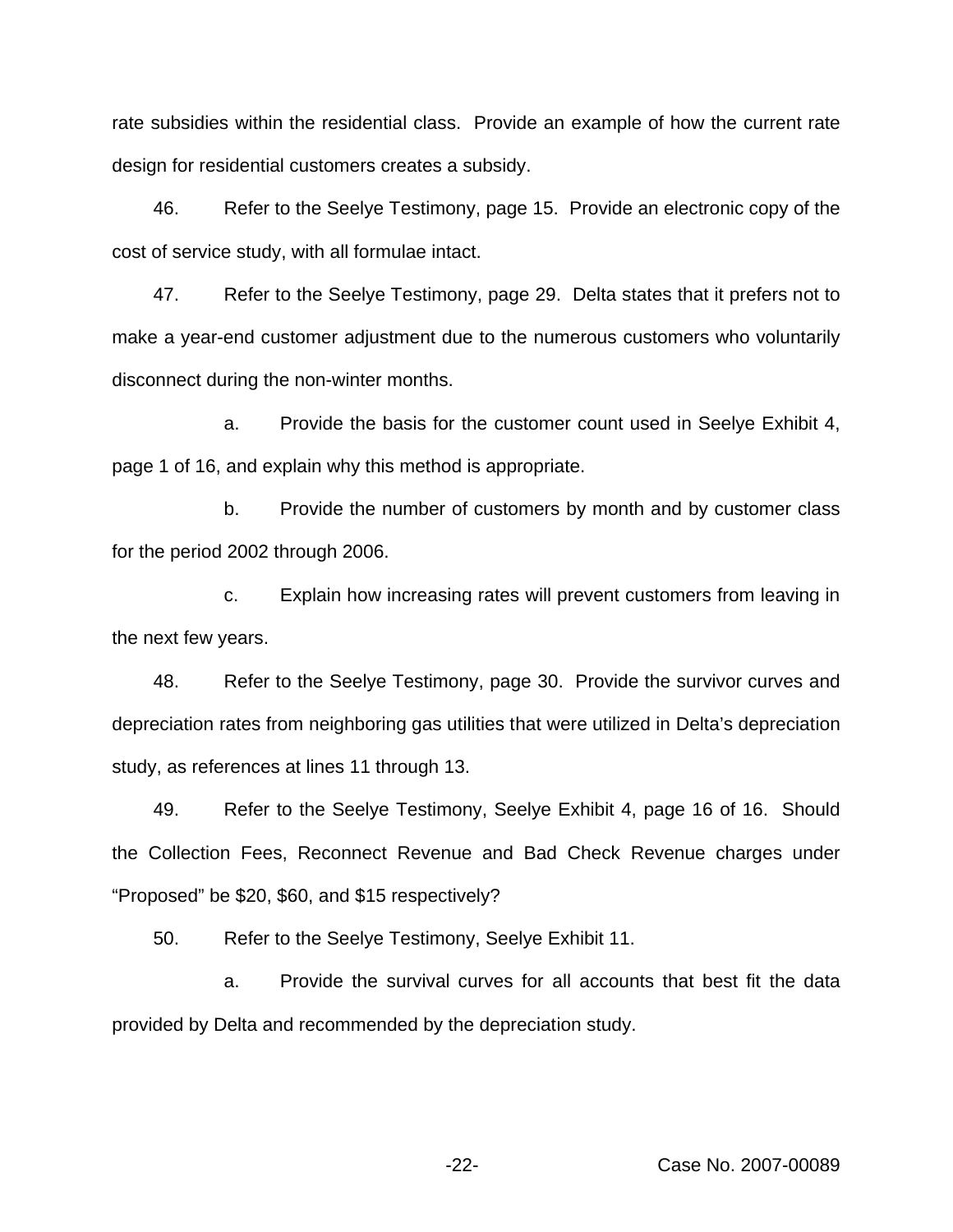b. Refer to pages 2 through 10. Several of the plant account narratives end with the statement, "The recommended accrual rate is reasonable compared with other gas distribution utilities in the region." For each plant account narrative containing this statement, identify the applicable gas distribution utilities.

c. Refer to page 4. Explain the reason(s) for the recommended depreciation rate for Account No. 305 – Structures and Improvements – Manufactured Gas Plant.

d. Refer to page 5. The narrative for Account No. 334 – Gathering Lines states that Delta is currently using a depreciation accrual rate of 4.00 percent, but the study is recommending Delta maintain its current accrual rate of 2.72 percent. Indicate the correct current depreciation rate and clarify the depreciation study recommendation for this account.

e. Previous depreciation studies submitted to the Commission for approval included an analysis of the book salvage data. This "Summary of Book Salvage" examined the regular retirements, the cost of removal (amount and percentage), the gross salvage (amount and percentage), and the net salvage (amount and percentage) for the entire historical experience for each plant account, as well as calculated 3-year and 5-year moving averages. Did Mr. Seelye prepare such an analysis by plant account number in conjunction with the depreciation study?

(1) If yes, provide copies of the analysis.

(2) If no, explain why this particular analysis was not prepared.

f. Provide all workpapers, calculations, and assumptions that support Appendices A through C of Seelye Exhibit 11.

-23- Case No. 2007-00089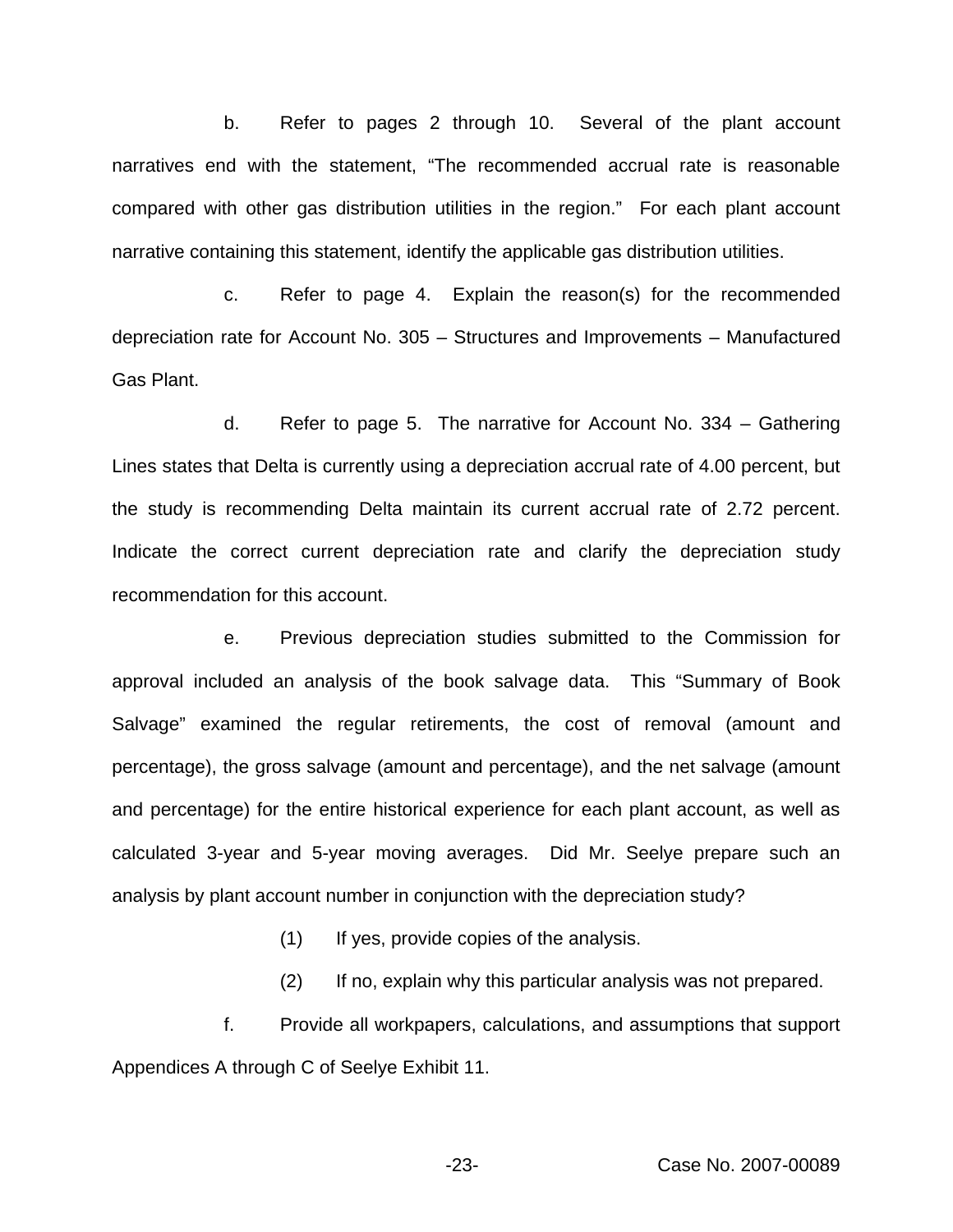51. Refer to the response to the Staff's First Request, Item 1. Explain the reason(s) for the reduction in the number of directors from 10 to 8.

52. Refer to the response to the Staff's First Request, Item 9.

a. Concerning the reference to the 2006 Federal Energy Regulatory Commission Form 2, do the financial statements contained in that report incorporate the operational results from Delta's three subsidiaries – Delta Resources, Inc., Delgasgo, Inc., and Enpro, Inc.?

b. Provide an income statement and balance sheet for the test-year that only reflects Delta's regulated operations, in other words, excludes the financial information associated with the three subsidiaries.

53. Refer to the response to the Staff's First Request, Item 10.

a. Identify each account in the trial balance that is exclusively utilized by the three subsidiaries.

b. For any account in the trial balance that is utilized by both Delta's regulated operations and the three subsidiaries, indicate the account and separate the test-year-end balance between the regulated operations and the three subsidiaries.

54. Refer to the response to the Staff's First Request, Item 16. Delta was requested to provide schedules, in comparative form, showing by months for the test year, and the year preceding the test year, the total company balance in each gas plant and reserve account or subaccount included in Delta's chart of accounts as shown in Format 16. The response did not provide the requested information for the subaccounts of Account No. 108 or the account information for Account Nos. 301 through 399. Provide the originally requested information for Account Nos. 108 and 301 through 399.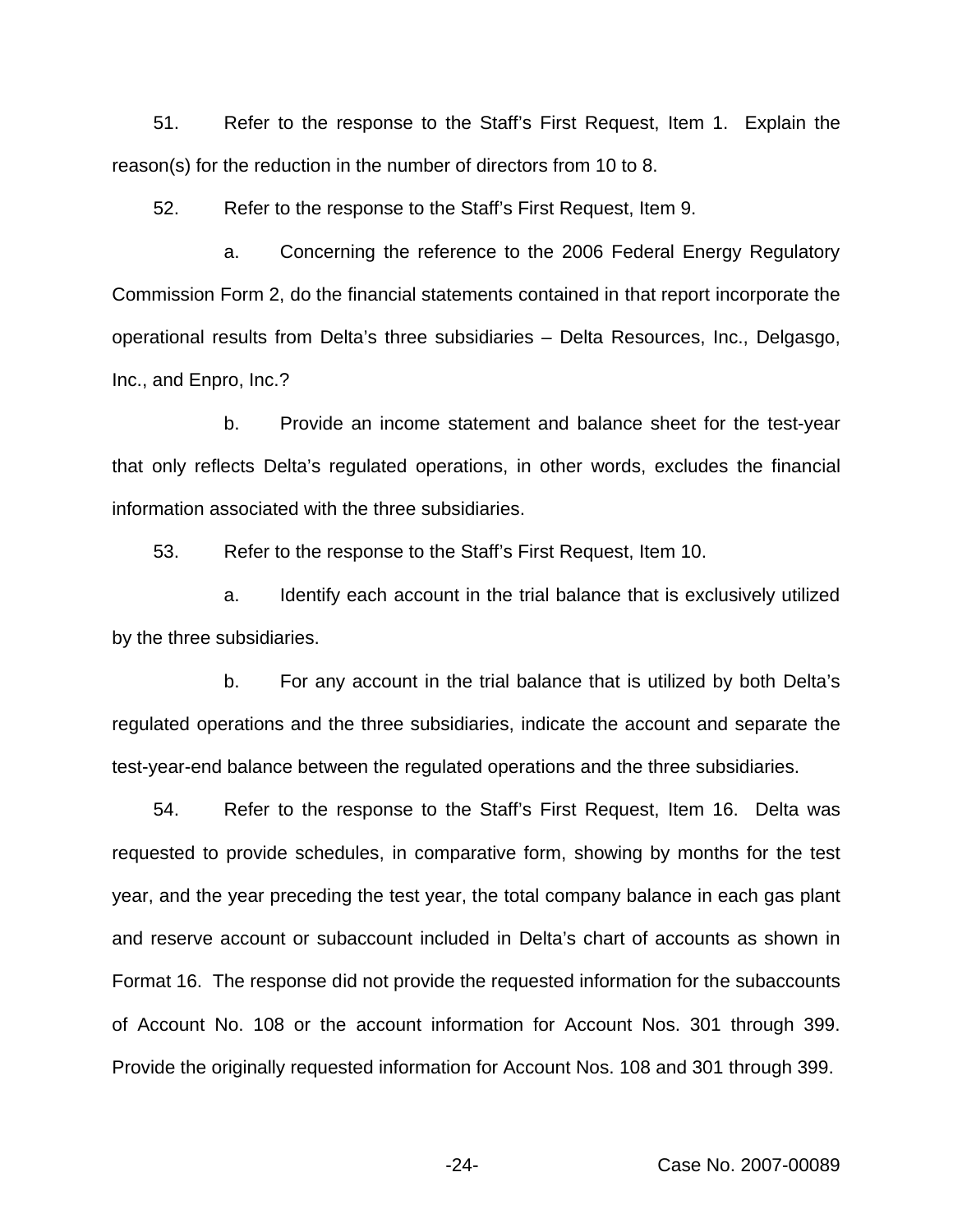55. Refer to the response to the Staff's First Request, Item 18. For each account listed below, explain the reason(s) for the change in the total account balance between the test year and previous 12-month period.

- a. Account No. 480.01 GS Rate Sales Residential.
- b. Account No. 480.02 GS Rate Sales Other Commercial.
- c. Account No. 480.04 GS Rate Sales Small Commercial.

56. Refer to the response to the Staff's First Request, Item 20(a). For each account listed below, explain the reason(s) for the change in the total account balance between the test year and the previous 12-month period.

- a. Account No. 410.00 Deferred Income Taxes, sheet 2 of 13.
- b. Account No. 803.00 Purchased Gas Outside, sheet 4 of 13.
- c. Account No. 926.04 Medical Coverage, sheet 11 of 13.

57. Refer to the response to the Staff's First Request, Item 20(c). Delta was requested to provide a schedule of the total company and Kentucky jurisdictional operations salaries and wages for the test year and each of the 3 calendar years preceding the test year as shown in Format 20c. Delta was also requested to show for each time period the amount of overtime pay. The response to Item 20(c) contains none of the detail requested and does not conform to Format 20c. Provide the originally requested information in the format requested. However, instead of presenting the information on a total company and Kentucky jurisdictional operational basis, provide the information on a total company and regulated operations basis.

58. Refer to the response to the Staff's First Request, Item 27(b).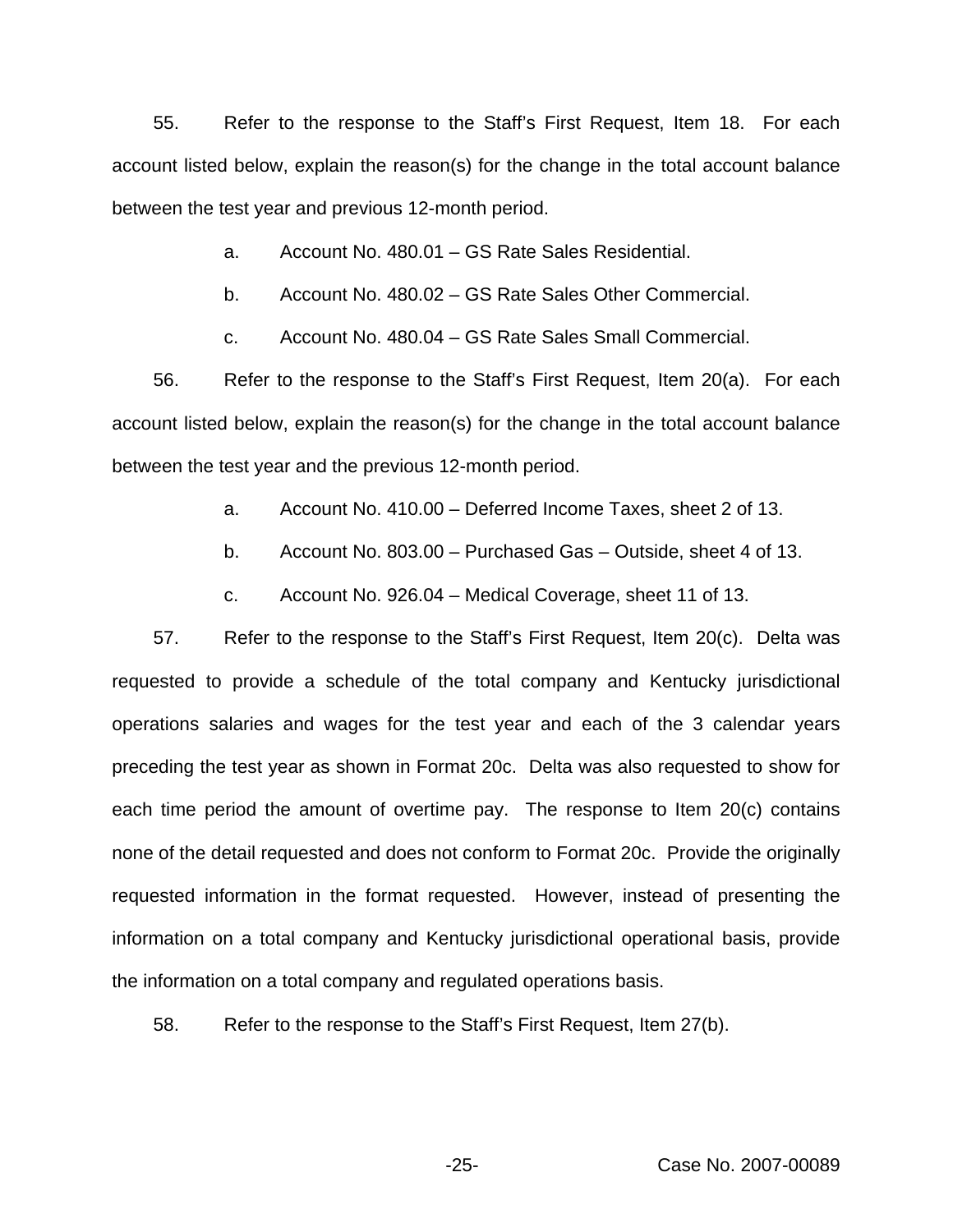a. Concerning Account No. 930.01, the director fees and expenses shown on sheets 1 and 2 of 7, provide a schedule by individual listing the compensation for service, cash retainer, chair retainer, committee service retainer, cash performance bonus, and any other thing of value paid to each person serving as a member of Delta's Board of Directors during the test year. Include for each individual the total sum paid by Delta. If any form of compensation to a director was recorded in an account other than Account No. 930.01, provide the same information as requested for Account No. 930.01.

b. Concerning Account No. 930.02, industry association dues shown on sheet 2 of 7, describe the nature and purpose of the following organizations and explain why the expense should be included for rate-making purposes.

- (1) Kentucky Association for Economic Development.
- (2) Tennessee Oil and Gas Association.
- (3) National Investor Relations Institute.
- (4) Associated Industries of Kentucky.
- (5) Madison County HBA.
- (6) Tennessee Gas Association.
- (7) Southeastern Kentucky HBA.
- (8) Society of Corporate Secretaries.
- (9) Kentucky Motor Transport Association, Inc.
- (10) Bluegrass Tomorrow, Inc.
- (11) BB&T Bankcard Corporation.
- (12) Commerce Lexington.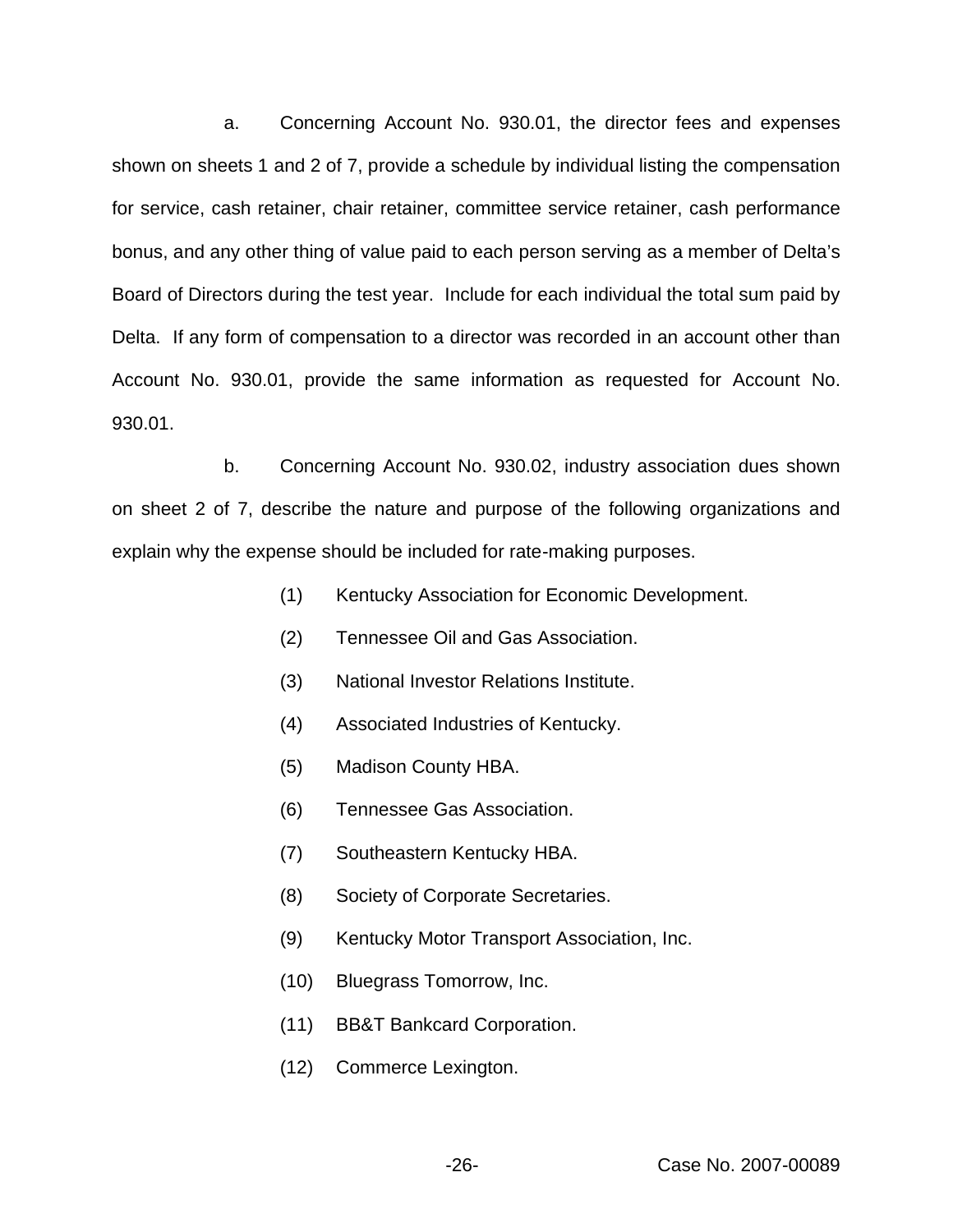c. For each of the accounts listed below, additional information is needed concerning the nature or purpose of the expenditures contained in the account. For each account listed, repeat the transaction detail as shown in the response, but organize the transactions by vendor name and describe the nature or purpose of the expenditure instead of referencing "Miscellaneous."

- (1) Account No. 930.03, sheet 2 of 7.
- (2) Account No. 930.05, sheets 2 and 3 of 7.
- (3) Account No. 930.09, sheets 3 and 4 of 7.

d. Concerning Account No. 930.11, the miscellaneous expenditures shown on sheets 5 and 6 of 7:

(1) Reprint the transaction detail as shown in the response, but organize the transactions by vendor name and describe the nature or purpose of the expenditure instead of referencing "Miscellaneous."

(2) In the November 10, 2004 Order in Case No. 2004-00067, the Commission found that the expenses recorded in Account No. 930.11, Conservation Program, represented promotional advertising and excluded those expenses for ratemaking purposes pursuant to the provisions of 807 KAR 5:016, Section 4. Are the expenditures recorded in Account No. 930.11 for this test year essentially the same as the expenditures disallowed in Case No. 2004-00067? If yes, explain why Delta believes these expenditures should be included for rate-making purposes.

59. Refer to the response to the Staff's First Request, Item 27(c). Explain in detail why Delta records its donations in Account No. 930.10 instead of Account No. 426.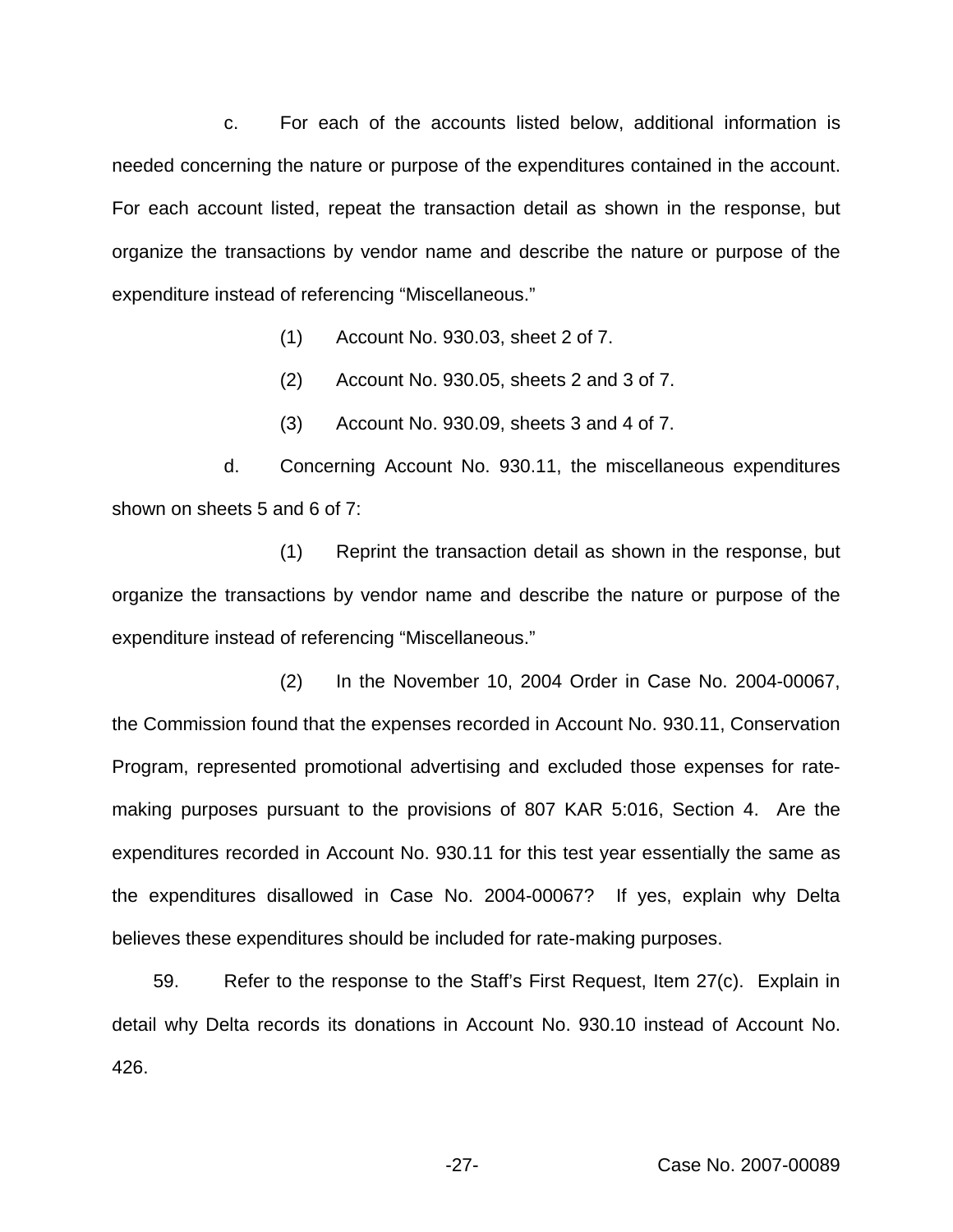60. Refer to the response to the Staff's First Request, Item 28. Reprint the transaction detail shown on sheets 1 through 8 of 8 with the data organized by vendor name.

61. Refer to the response to the Staff's First Request, Item 28.

a. Describe the nature and purpose of the consulting services provided by H. D. Peet, Eunice Yarber, and Juanita Hensley.

b. Concerning the compensation study by Mercer Human Resource Consultants, does Delta agree this is a non-recurring expenditure and that it should not be included for rate-making purposes? Explain the response.

c. Describe the nature and purpose of the employee relations and benefits provided by Stoll Keenon and Ogden.

d. Describe the nature and purpose of the "TGP General Matters" provided by Miller Balis & O'Neil, P.C.

e. Describe the nature and purpose of cable services provided by Adelphia.

f. Describe the nature and purpose of the information technology services provided by TCG America LLC.

62. Refer to the response to the Staff's First Request, Item 31(f). Provide a schedule detailing the overhead, salaries, and bonuses allocated or assigned to Delta's three subsidiaries during the test year. Explain in detail how any allocations or assignments were determined.

63. Refer to the response to the Staff's First Request, Item 39(a). In determining Delta's revenue requirements and proposed increase in revenues, were the